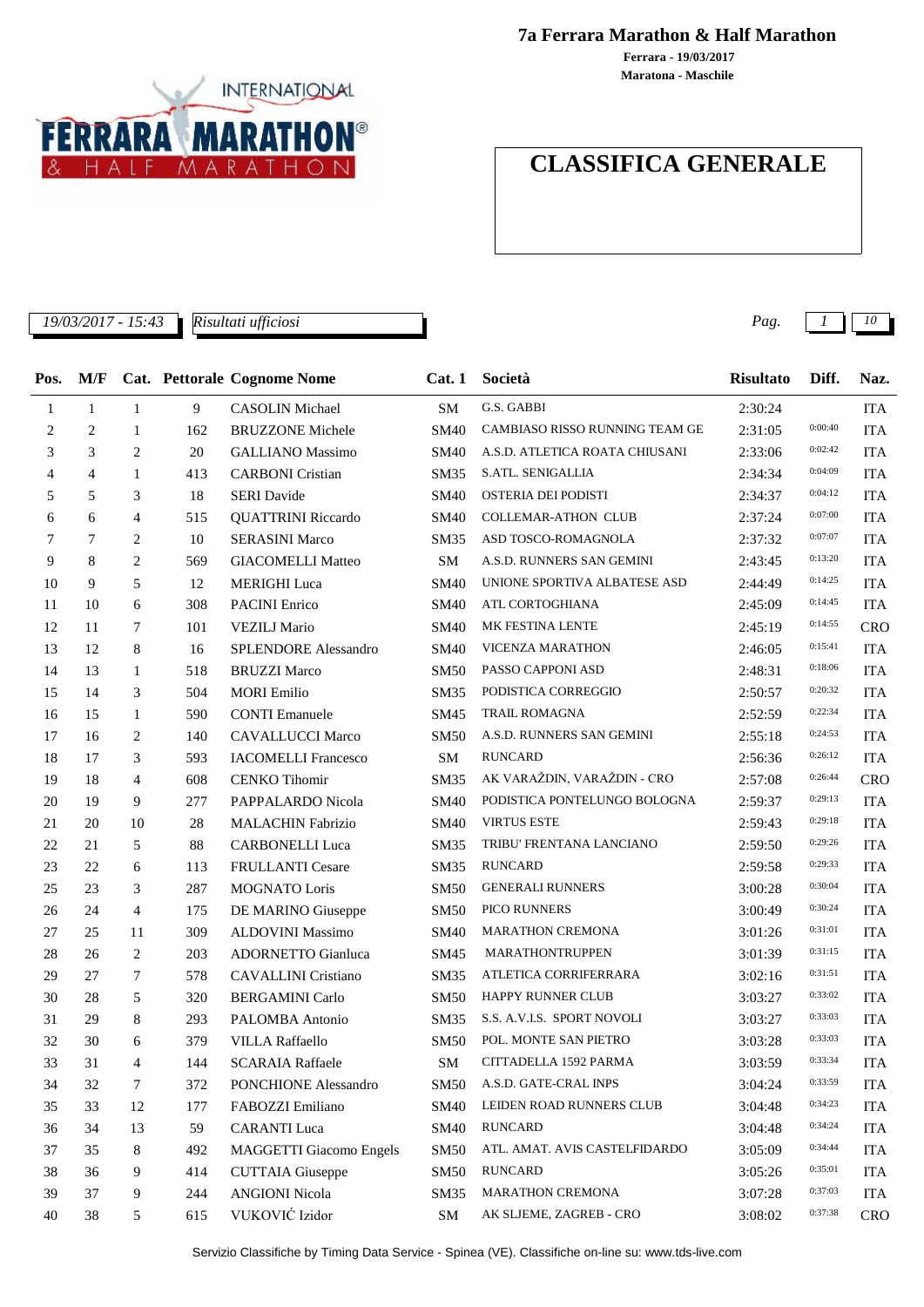| Pos.   | M/F |                  |     | Cat. Pettorale Cognome Nome      | Cat.1       | Società                        | <b>Risultato</b> | Diff.   | Naz.       |
|--------|-----|------------------|-----|----------------------------------|-------------|--------------------------------|------------------|---------|------------|
| 41     | 39  | 14               | 579 | SAIEVA Maximiliano               | <b>SM40</b> | ATLETICA CORRIFERRARA          | 3:08:22          | 0:37:57 | <b>ITA</b> |
| 42     | 40  | 10               | 63  | <b>RAPEZZI</b> Ettore            | <b>SM50</b> | PODISTICA PONTELUNGO BOLOGNA   | 3:08:36          | 0:38:12 | <b>ITA</b> |
| 43     | 41  | 3                | 343 | <b>BIANCHINI</b> David           | SM45        | ATL.BORGO A BUGGIANO           | 3:10:18          | 0:39:54 | <b>ITA</b> |
| 45     | 42  | 15               | 503 | <b>MENGHINI Franco</b>           | <b>SM40</b> | ATL. REGGIO ASD                | 3:10:33          | 0:40:08 | <b>ITA</b> |
| 46     | 43  | 10               | 319 | SIRIO Giacomo                    | <b>SM35</b> | A.S.C.D. SILVANO FEDI          | 3:11:57          | 0:41:33 | <b>ITA</b> |
| 47     | 44  | 16               | 382 | <b>ROSI</b> Emanuele             | <b>SM40</b> | U.P.R. MONTEMARCIANO A.S.D.    | 3:12:21          | 0:41:57 | <b>ITA</b> |
| 48     | 45  | 11               | 269 | <b>SERAFINI</b> Stefano          | <b>SM35</b> | <b>G.P. AVIS FORLI</b>         | 3:12:35          | 0:42:11 | <b>ITA</b> |
| 49     | 46  | 17               | 349 | <b>GRECO</b> Davide              | <b>SM40</b> | <b>ASD ACTIVE</b>              | 3:12:46          | 0:42:22 | <b>ITA</b> |
| 50     | 47  | 11               | 79  | <b>BENEDETTI Alessandro</b>      | <b>SM50</b> | CALCATERRA SPORT ASD           | 3:12:48          | 0:42:24 | <b>ITA</b> |
| 51     | 48  | 18               | 193 | PADERNO Alessandro               | <b>SM40</b> |                                | 3:13:06          | 0:42:42 | <b>ITA</b> |
| 52     | 49  | $\overline{4}$   | 519 | <b>TESINI</b> Davide             | SM45        | PASSO CAPPONI ASD              | 3:13:20          | 0:42:56 | <b>ITA</b> |
| 53     | 50  | 19               | 574 | <b>BALZARETTI Christian</b>      | <b>SM40</b> | VERDE PISELLO GROUP MILANO     | 3:14:05          | 0:43:40 | <b>ITA</b> |
| 54     | 51  | 12               | 626 | FARINA Massimo                   | <b>SM35</b> | A.S.D. ATL. MARCIATORI MUGELLO | 3:14:24          | 0:43:59 | <b>ITA</b> |
| 55     | 52  | $\mathbf{1}$     | 290 | <b>SABATTINI Raffaele</b>        | <b>SM55</b> | A.S.D. MISANO PODISMO          | 3:14:25          | 0:44:00 | <b>ITA</b> |
| 56     | 53  | 13               | 283 | <b>ARMIENTO Alessandro</b>       | <b>SM35</b> | <b>RUNCARD</b>                 | 3:15:04          | 0:44:39 | <b>ITA</b> |
| 57     | 54  | 20               | 273 | <b>NERI</b> Filippo              | <b>SM40</b> | <b>SWISS ATHLETICS</b>         | 3:15:06          | 0:44:42 | SUI        |
| 58     | 55  | 5                | 580 | <b>MORRI Roberto</b>             | SM45        | A.S.D. DINAMO SPORT            | 3:15:32          | 0:45:08 | <b>ITA</b> |
| 59     | 56  | 14               | 596 | MASPES Francesco Luigi           | SM35        | RUNNING SARONNO                | 3:16:18          | 0:45:54 | <b>ITA</b> |
| 60     | 57  | 6                | 465 | <b>BIAGI</b> Luigi               | ${\bf SM}$  | <b>G.P.A. SAN MARINO</b>       | 3:16:41          | 0:46:17 | <b>SMR</b> |
| 61     | 58  | 21               | 226 | OGLIO Aurelio                    | <b>SM40</b> | PODISMO SP. VARESOTTO          | 3:16:53          | 0:46:28 | <b>ITA</b> |
| 62     | 59  | 22               | 111 | <b>MARZOLLA Rossano</b>          | <b>SM40</b> | <b>RUNCARD</b>                 | 3:17:02          | 0:46:37 | <b>ITA</b> |
| 63     | 60  | 12               | 426 | <b>GARDENGHI Paolo</b>           | <b>SM50</b> | POL. PORTA SARAGOZZA           | 3:17:52          | 0:47:28 | <b>ITA</b> |
| 64     | 61  | 13               | 133 | <b>TORA Lodovico</b>             | SM50        | G.P. AVIS POL. MALAVICINA      | 3:17:58          | 0:47:33 | <b>ITA</b> |
| 65     | 62  | 15               | 511 | <b>GUERRA Manuel</b>             | <b>SM35</b> | ATL.VICENTINA                  | 3:18:23          | 0:47:59 | <b>ESP</b> |
| 66     | 63  | 6                | 390 | <b>BORGHI</b> Luciano            | SM45        | ATL. BONDENO                   | 3:18:25          | 0:48:00 | <b>ITA</b> |
| 67     | 64  | $\tau$           | 131 | <b>POLI</b> Roberto              | SM45        | G.P. LA GUGLIA                 | 3:18:31          | 0:48:07 | <b>ITA</b> |
| 68     | 65  | 14               | 152 | <b>BEDOLO</b> Umberto            | <b>SM50</b> | <b>RUNCARD</b>                 | 3:18:42          | 0:48:18 | <b>ITA</b> |
| 69     | 66  | 2                | 168 | <b>BARBIERO Pilade</b>           | <b>SM55</b> | MARCIATORI MOZZATESI           | 3:18:55          | 0:48:30 | <b>ITA</b> |
| 70     | 67  | 8                | 562 | FABBRINO Stanislao               | SM45        | GRUPPO PODISTI MONSELICENSI    | 3:19:21          | 0:48:57 | <b>ITA</b> |
| 71     | 68  | 9                | 563 | <b>CILLARIO Milko</b>            | SM45        | GRUPPO PODISTI MONSELICENSI    | 3:19:22          | 0:48:57 | <b>ITA</b> |
| 72     | 69  | $\boldsymbol{7}$ | 89  | COMINETTI Nicola                 | SM          | RUNCARD                        | 3:19:41          | 0:49:16 | <b>ITA</b> |
| 73     | 70  | 10               | 475 | FREGNANI Cristiano               | SM45        | A.S. 100 KM DEL PASSATORE      | 3:20:11          | 0:49:47 | <b>ITA</b> |
| 74     | 71  | 16               | 613 | SAKAČ Ivan                       | <b>SM35</b> | AK SLJEME, ZAGREB - CRO        | 3:20:56          | 0:50:31 | <b>CRO</b> |
| 75     | 72  | 15               | 541 | <b>SCALINI Roberto</b>           | <b>SM50</b> | POL. PORTA SARAGOZZA           | 3:21:20          | 0:50:55 | <b>ITA</b> |
| 76     | 73  | 16               | 305 | <b>VECCHI Massimo</b>            | <b>SM50</b> | S.G.LA PATRIA 1879 CARPI       | 3:21:57          | 0:51:32 | <b>ITA</b> |
| 77     | 74  | 23               | 36  | <b>MAZZANTI Marco</b>            | <b>SM40</b> | PASSO CAPPONI ASD              | 3:22:00          | 0:51:35 | <b>ITA</b> |
| 78     | 75  | 24               | 87  | <b>TOFFETTI Massimo</b>          | <b>SM40</b> | G.S. ZELOFORAMAGNO             | 3:22:18          | 0:51:54 | <b>ITA</b> |
| 79     | 76  | $\mathbf{1}$     | 206 | <b>MAIOLINI</b> Antonio Vittorio | <b>SM60</b> | ASD MAGIC RUNNERS TAGLIACOZZO  | 3:22:39          | 0:52:15 | <b>ITA</b> |
| 80     | 77  | 3                | 521 | <b>CURSI</b> Dorando             | <b>SM55</b> | A.S.D. PODISTICA VALMISA       | 3:22:53          | 0:52:29 | <b>ITA</b> |
| 81     | 78  | 11               | 534 | PISCIOLI Vasco                   | SM45        | <b>RUNNERS SALO</b>            | 3:22:56          | 0:52:32 | <b>ITA</b> |
| 82     | 79  | 25               | 428 | <b>OGNIBENE Fabrizio</b>         | <b>SM40</b> | POL. PORTA SARAGOZZA           | 3:22:59          | 0:52:35 | <b>ITA</b> |
| 83     | 80  | $\overline{4}$   | 96  | <b>BOSNIC Oliver</b>             | <b>SM55</b> | MK FESTINA LENTE               | 3:23:06          | 0:52:41 | <b>CRO</b> |
| 84     | 81  | 26               | 412 | <b>TARTARELLI Mirko</b>          | <b>SM40</b> | S.ATL. SENIGALLIA              | 3:23:35          | 0:53:11 | <b>ITA</b> |
| 85     | 82  | 27               | 142 | TEDESCO Francesco                | <b>SM40</b> | PODISTICA ARONA                | 3:23:47          | 0:53:23 | <b>ITA</b> |
| $87\,$ | 83  | 17               | 173 | <b>BAROZZI</b> Gianluca          | <b>SM50</b> | <b>RUNCARD</b>                 | 3:24:06          | 0:53:41 | <b>ITA</b> |
| $88\,$ | 84  | 12               | 572 | <b>COSTANTINI Paolo</b>          | SM45        | <b>RUNCARD</b>                 | 3:24:19          | 0:53:55 | <b>ITA</b> |
| 89     | 85  | 17               | 312 | LUSETTI Giuseppe                 | SM35        | CROCERA STADIUM S.S.D.R.L.     | 3:24:20          | 0:53:55 | <b>ITA</b> |
| 90     | 86  | 13               | 158 | LASAGNA Lorenzo                  | SM45        | CITTADELLA 1592 PARMA          | 3:24:31          | 0:54:06 | <b>ITA</b> |
| 91     | 87  | 28               | 369 | RUSCELLI Davide                  | <b>SM40</b> | A.S.D. MISANO PODISMO          | 3:24:33          | 0:54:09 | <b>ITA</b> |
| 92     | 88  | 18               | 46  | <b>ROMITO Rodolfo</b>            | <b>SM50</b> | ASSINDUSTRIA SPORT PADOVA      | 3:24:51          | 0:54:27 | <b>ITA</b> |
| 94     | 89  | 19               | 67  | CAVALLINI Werther                | <b>SM50</b> | <b>RUNCARD</b>                 | 3:24:57          | 0:54:32 | <b>ITA</b> |
|        |     |                  |     |                                  |             |                                |                  |         |            |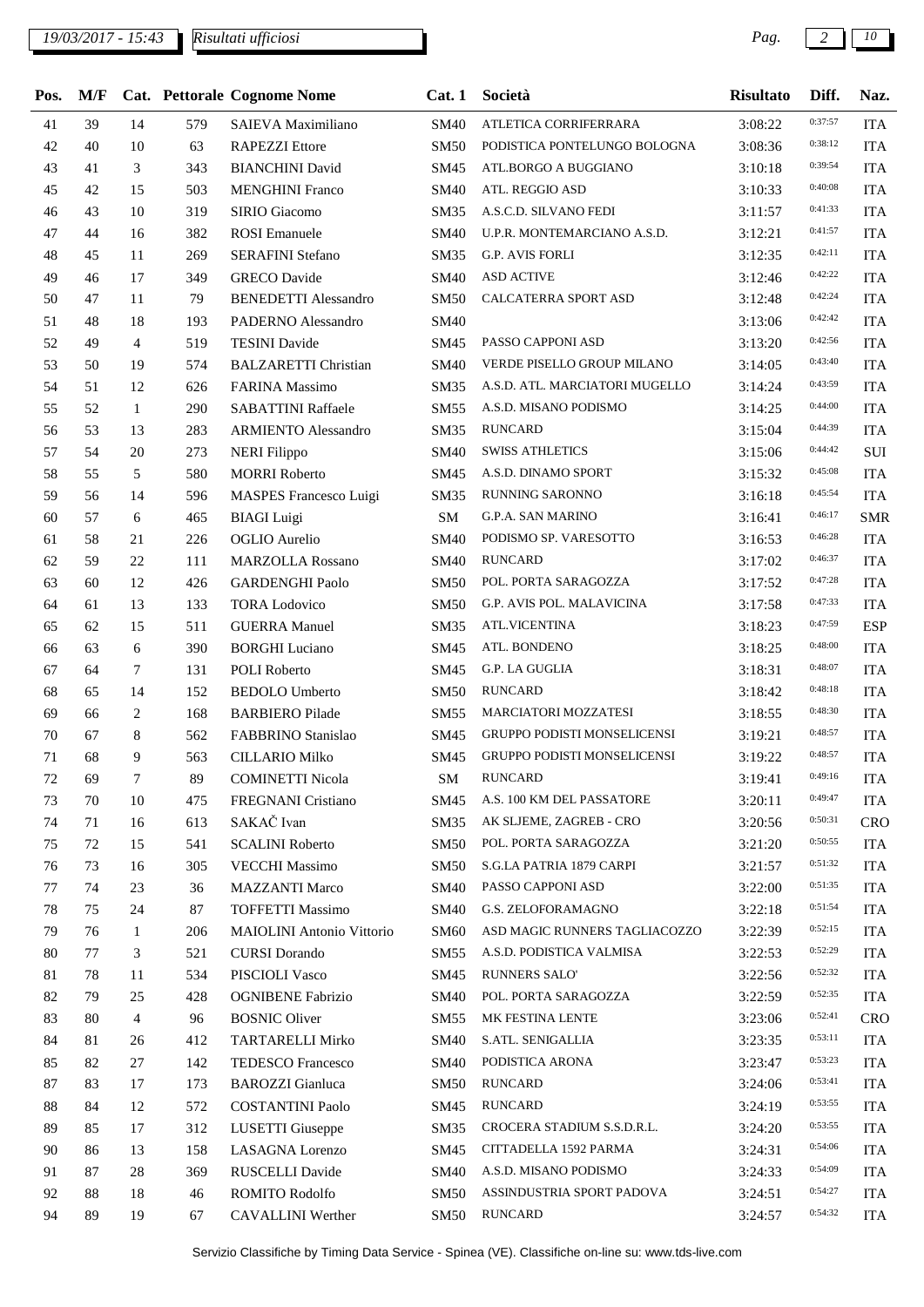## *19/03/2017 - 15:43 Pag. 3 10*

| Pos. | M/F |        |     | Cat. Pettorale Cognome Nome | Cat.1       | Società                        | <b>Risultato</b> | Diff.   | Naz.       |
|------|-----|--------|-----|-----------------------------|-------------|--------------------------------|------------------|---------|------------|
| 95   | 90  | 14     | 556 | MAZZUCCHELLI Luca           | SM45        | UISP PROVINCIALE BOLOGNA       | 3:24:59          | 0:54:34 | <b>ITA</b> |
| 96   | 91  | 20     | 75  | <b>GAZZA Paolo</b>          | <b>SM50</b> | <b>RUNCARD</b>                 | 3:25:00          | 0:54:36 | <b>ITA</b> |
| 98   | 92  | 8      | 306 | <b>DONATO</b> Davide        | SM          | ATL. PIACENZA                  | 3:25:39          | 0:55:15 | <b>ITA</b> |
| 99   | 93  | 18     | 445 | <b>ROTARU Vitalie</b>       | SM35        | ATLETICA CORRIFERRARA          | 3:25:46          | 0:55:22 | <b>ITA</b> |
| 100  | 94  | 5      | 182 | <b>CROCIANI</b> Denis       | SM55        | G.P. ENDAS CESENA              | 3:25:50          | 0:55:25 | <b>ITA</b> |
| 101  | 95  | 19     | 108 | <b>CAGNANI</b> Luca         | SM35        | ATL. IMOLA SACMI AVIS          | 3:26:03          | 0:55:38 | <b>ITA</b> |
| 102  | 96  | 15     | 192 | <b>ANGELICI Michele</b>     | SM45        | A.S.D. RUNNERS SAN GEMINI      | 3:26:03          | 0:55:38 | <b>ITA</b> |
| 103  | 97  | 20     | 71  | <b>LOGAN James</b>          | <b>SM35</b> | <b>RUNCARD</b>                 | 3:26:35          | 0:56:11 | <b>NIR</b> |
| 104  | 98  | 29     | 628 | <b>NEGRONI</b> Fabio        | SM40        | ATL. AVIS CASTEL S.PIETRO      | 3:26:37          | 0:56:13 | <b>ITA</b> |
| 105  | 99  | 9      | 529 | <b>MILANI</b> Alberto       | SM          | PASSO CAPPONI ASD              | 3:26:40          | 0:56:15 | <b>ITA</b> |
| 106  | 100 | 21     | 332 | <b>BALDASSARRE Antonio</b>  | <b>SM50</b> | NUOVA PODISTICA LATINA         | 3:27:02          | 0:56:37 | <b>ITA</b> |
| 107  | 101 | 6      | 102 | <b>DUKIC</b> Damir          | SM55        | MK FESTINA LENTE               | 3:27:22          | 0:56:58 | CRO        |
| 108  | 102 | 21     | 297 | <b>LANDI</b> Luca           | SM35        | COLLEMAR-ATHON CLUB            | 3:27:32          | 0:57:07 | <b>ITA</b> |
| 109  | 103 | 16     | 499 | <b>IERVOLINO Alfonso</b>    | SM45        | PASSO CAPPONI ASD              | 3:27:34          | 0:57:10 | <b>ITA</b> |
| 110  | 104 | 17     | 592 | <b>ROVERSI Matteo</b>       | SM45        | <b>RUNCARD</b>                 | 3:27:38          | 0:57:14 | <b>ITA</b> |
| 111  | 105 | 18     | 363 | <b>CARONNI Walter</b>       | SM45        | SSD RCS ACTIVE TEAM A R.L.     | 3:27:47          | 0:57:23 | <b>ITA</b> |
| 112  | 106 | 19     | 300 | <b>BERTASI Mirco</b>        | SM45        | ATL. BONDENO                   | 3:27:51          | 0:57:26 | <b>ITA</b> |
| 113  | 107 | 30     | 361 | <b>ALIBARDI</b> Tiziano     | <b>SM40</b> | A.S.D. CENTRO FITNESS MONTELLO | 3:27:54          | 0:57:29 | <b>ITA</b> |
| 114  | 108 | 20     | 224 | <b>BRESCIANI</b> Giampaolo  | SM45        | GR.PODISTICO AVIS TAGLIO DI PO | 3:27:54          | 0:57:30 | <b>ITA</b> |
| 115  | 109 | 31     | 375 | RIGONI Carlo Alberto        | <b>SM40</b> | PODISTI ADRIA                  | 3:27:56          | 0:57:31 | <b>ITA</b> |
| 116  | 110 | 21     | 330 | <b>RIZZI</b> Lucio          | SM45        | <b>RUNCARD</b>                 | 3:28:05          | 0:57:41 | <b>ITA</b> |
| 117  | 111 | 32     | 374 | <b>BORIOSI</b> Massimo      | <b>SM40</b> | ATLETICA AVIS SANSEPOLCRO      | 3:28:20          | 0:57:55 | <b>ITA</b> |
| 118  | 112 | 22     | 219 | PELLEGRINO Domenico         | SM50        | <b>RUNCARD</b>                 | 3:28:22          | 0:57:57 | <b>ITA</b> |
| 120  | 113 | $22\,$ | 151 | SPITTI Saverio              | SM45        | <b>RUNCARD</b>                 | 3:28:31          | 0:58:07 | <b>ITA</b> |
| 121  | 114 | 10     | 171 | <b>BOLDRINI</b> Davide      | SM          | ATL. GNARRO JET MATTEI         | 3:28:31          | 0:58:07 | <b>ITA</b> |
| 123  | 115 | 22     | 174 | <b>ANDRIELLI Germano</b>    | SM35        | A.S.D. RUNNERS SAN GEMINI      | 3:28:34          | 0:58:10 | <b>ITA</b> |
| 124  | 116 | 23     | 304 | <b>WURM Harald</b>          | <b>SM50</b> | <b>RUNCARD</b>                 | 3:28:43          | 0:58:19 | <b>AUT</b> |
| 125  | 117 | 24     | 176 | SIZZI Luigi                 | <b>SM50</b> | POD. MISERICORDIA AGLIANESE 19 | 3:28:50          | 0:58:25 | <b>ITA</b> |
| 126  | 118 | 25     | 68  | <b>MAGGIONI Roberto</b>     | SM50        | G.S. AVIS OGGIONO              | 3:28:56          | 0:58:31 | <b>ITA</b> |
| 128  | 119 | 26     | 315 | <b>BERTI</b> Claudio        | <b>SM50</b> | <b>RUNCARD</b>                 | 3:29:08          | 0:58:43 | <b>ITA</b> |
| 129  | 120 | 23     | 555 | <b>VILLA Fabrizio</b>       | SM35        | <b>RUNCARD</b>                 | 3:29:29          | 0:59:05 | <b>ITA</b> |
| 130  | 121 | 33     | 267 | <b>ZERBINATI Luca</b>       | SM40        | PICO RUNNERS                   | 3:29:33          | 0:59:08 | <b>ITA</b> |
| 131  | 122 | 34     | 357 | <b>MORGANTI Claudio</b>     | SM40        | <b>RUNCARD</b>                 | 3:29:35          | 0:59:11 | <b>ITA</b> |
| 132  | 123 | 27     | 581 | PAGANELLI Andrea            | <b>SM50</b> | G.S. LAMONE                    | 3:29:49          | 0:59:25 | <b>ITA</b> |
| 133  | 124 | 23     | 225 | SESTAIONI Stefano           | SM45        | ATL. CALENZANO                 | 3:29:53          | 0:59:29 | <b>ITA</b> |
| 134  | 125 | 11     | 440 | <b>CREMONINI</b> Gabriele   | SM          | ATLETICA CORRIFERRARA          | 3:29:58          | 0:59:34 | <b>ITA</b> |
| 135  | 126 | 28     | 463 | RODOLFI Michele             | <b>SM50</b> | ATLETICA MDS PANARIAGROUP ASD  | 3:30:02          | 0:59:38 | <b>ITA</b> |
| 136  | 127 | 24     | 281 | <b>ARMAROLI</b> Antonio     | SM45        | 9,92 RUNNING ASD               | 3:30:13          | 0:59:49 | <b>ITA</b> |
| 137  | 128 | 25     | 471 | GIROLIMETTO Valeriano       | SM45        | A.S.D. OLIMPIA RUNNERS         | 3:30:18          | 0:59:53 | <b>ITA</b> |
| 138  | 129 | 26     | 436 | <b>BALESTRI Paolo</b>       | SM45        | ATL.SANGIOVANNESE 1967         | 3:31:10          | 1:00:45 | <b>ITA</b> |
| 139  | 130 | 2      | 279 | ALIVESI Giuseppino          | SM60        | ALGHERO MARATHON               | 3:31:33          | 1:01:08 | <b>ITA</b> |
| 140  | 131 | 12     | 180 | <b>GRUPPIONI</b> Lorenzo    | SM          | G.P. I CAGNON                  | 3:31:41          | 1:01:16 | <b>ITA</b> |
| 141  | 132 | 3      | 434 | <b>BROCCOLI Aroldo</b>      | <b>SM60</b> | GOLDEN CLUB RIMINI INTERNAT.   | 3:31:48          | 1:01:24 | <b>SMR</b> |
| 143  | 133 | 35     | 135 | <b>BARBONI</b> Samuele      | SM40        | <b>RUNCARD</b>                 | 3:31:58          | 1:01:33 | <b>ITA</b> |
| 144  | 134 | 27     | 600 | PATTARA Antonello           | SM45        | ASD RUNNERS PESCARA            | 3:32:07          | 1:01:43 | <b>ITA</b> |
| 145  | 135 | 36     | 235 | <b>CURSIO</b> Michele       | SM40        | I PODISTI DI CAPITANATA        | 3:32:10          | 1:01:46 | <b>ITA</b> |
| 146  | 136 | 29     | 549 | FRABETTI Alessandro         | <b>SM50</b> | ATLETICA CORRIFERRARA          | 3:32:16          | 1:01:52 | <b>ITA</b> |
| 147  | 137 | 37     | 559 | FORMENTI Andrea             | SM40        | G.P. AVIS POL. MALAVICINA      | 3:32:21          | 1:01:57 | <b>ITA</b> |
| 148  | 138 | 28     | 261 | <b>BERTONCELLI Umberto</b>  | SM45        | A.S.D. LA RUSTICA PESCANTINA   | 3:33:14          | 1:02:50 | <b>ITA</b> |
| 149  | 139 | 13     | 325 | ALOTTO Oliviero             | SM          | <b>SPORTIFICATION</b>          | 3:33:28          | 1:03:03 | <b>ITA</b> |
| 150  | 140 | 30     | 200 | <b>COLELLA Fabrizio</b>     | <b>SM50</b> | HAPPY RUNNER CLUB              | 3:33:35          | 1:03:10 | <b>ITA</b> |
|      |     |        |     |                             |             |                                |                  |         |            |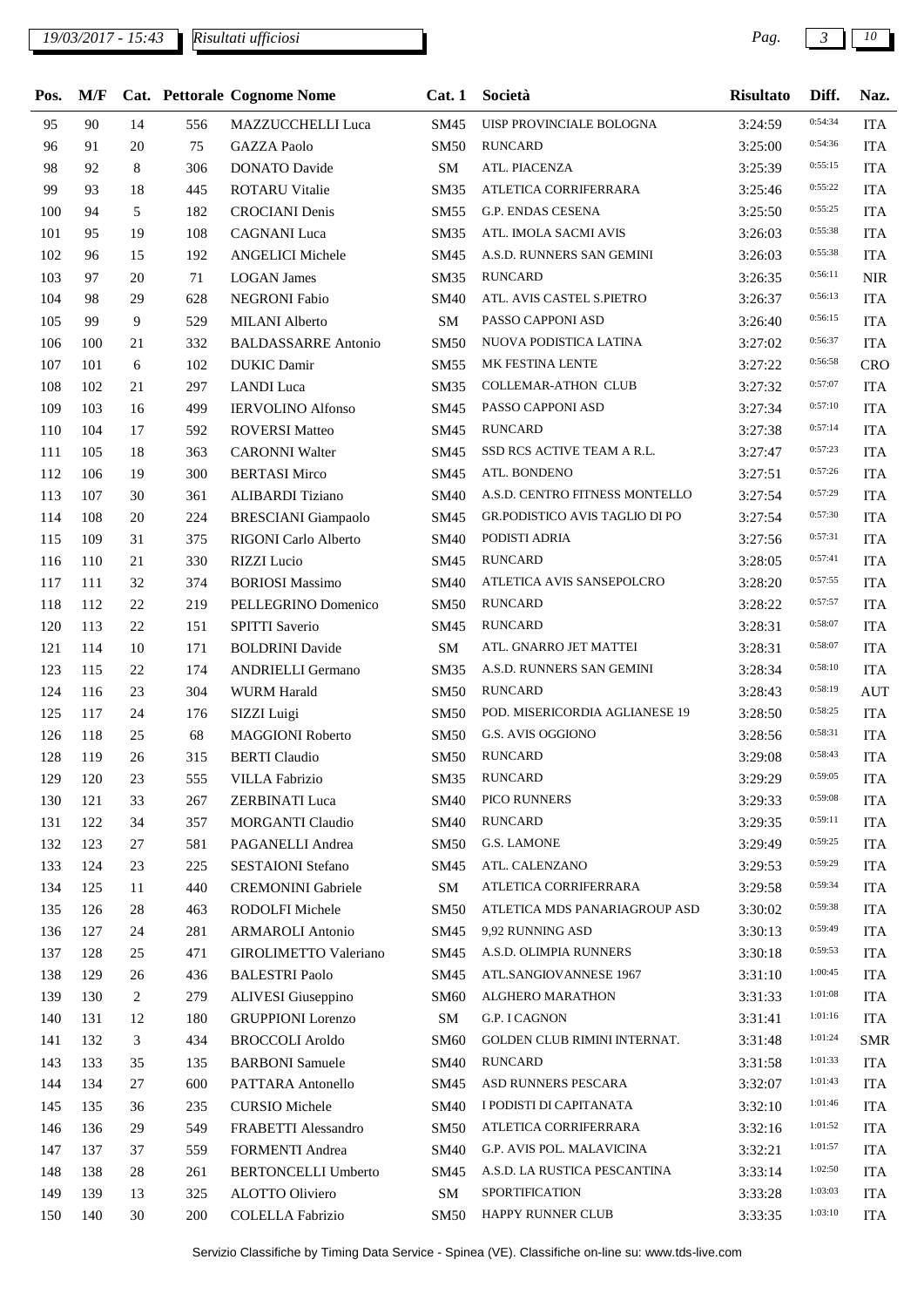## *19/03/2017 - 15:43 Pag. 4 10*

| Pos. |     |                |     | M/F Cat. Pettorale Cognome Nome | Cat.1       | Società                            | <b>Risultato</b> | Diff.   | Naz.       |
|------|-----|----------------|-----|---------------------------------|-------------|------------------------------------|------------------|---------|------------|
| 152  | 141 | 31             | 460 | LIDA TANZI Luigi                | <b>SM50</b> | ATLETICA MANARA                    | 3:34:10          | 1:03:45 | <b>ITA</b> |
| 153  | 142 | 38             | 331 | <b>ARCHIMIO</b> Franco          | <b>SM40</b> | NUOVA PODISTICA LATINA             | 3:34:12          | 1:03:48 | <b>ITA</b> |
| 154  | 143 | 39             | 627 | <b>NEGRI Matteo</b>             | <b>SM40</b> | ASD ATLETICA MELITO BOLOGNA        | 3:34:14          | 1:03:50 | <b>ITA</b> |
| 155  | 144 | $\overline{4}$ | 70  | RIZZA Giovanni                  | SM60        | <b>RUNNERS PADOVA</b>              | 3:34:15          | 1:03:50 | <b>ITA</b> |
| 156  | 145 | 29             | 303 | <b>BUSON Massimiliano</b>       | SM45        | <b>GRUPPO PODISTI MONSELICENSI</b> | 3:34:53          | 1:04:28 | <b>ITA</b> |
| 157  | 146 | 5              | 430 | RAMBALDI Tiberio                | <b>SM60</b> | POL. PORTA SARAGOZZA               | 3:35:11          | 1:04:46 | <b>ITA</b> |
| 158  | 147 | $\tau$         | 344 | <b>GALLIGANI Alberto</b>        | SM55        | ATL.BORGO A BUGGIANO               | 3:35:27          | 1:05:02 | <b>ITA</b> |
| 159  | 148 | 30             | 154 | MENCARELLI Giacomo              | SM45        | ATL. REGGIO ASD                    | 3:35:27          | 1:05:02 | <b>ITA</b> |
| 160  | 149 | 40             | 554 | DIGERONIMO Dario                | <b>SM40</b> | AMATORI ATL.CHIRIGNAGO             | 3:35:31          | 1:05:07 | <b>ITA</b> |
| 161  | 150 | 31             | 500 | MUNDADORI Massimiliano          | SM45        | PASSO CAPPONI ASD                  | 3:36:25          | 1:06:01 | <b>ITA</b> |
| 162  | 151 | 32             | 383 | <b>FIORINI Marco</b>            | SM45        | CIRC.RICREATIVO CITTANOVA          | 3:36:27          | 1:06:03 | <b>ITA</b> |
| 163  | 152 | 33             | 367 | DE MORA NAVARRO Pablo           | SM45        | <b>RUNCARD</b>                     | 3:36:46          | 1:06:22 | <b>ESP</b> |
| 164  | 153 | 32             | 368 | <b>GOMEZ RAMIREZ Jesus</b>      | <b>SM50</b> | C.D.A. PETROLA-PARTISANOS TRAIL    | 3:36:47          | 1:06:22 | <b>ESP</b> |
| 165  | 154 | 41             | 47  | <b>GIORDANO Mauro</b>           | <b>SM40</b> | C.B.SPORT-PODISTICA CARAMAGNA      | 3:37:16          | 1:06:52 | <b>ITA</b> |
| 166  | 155 | 24             | 199 | <b>SCALTRITTI Marco</b>         | SM35        | VARESE TRIATHLON S.B.R.            | 3:37:16          | 1:06:52 | <b>ITA</b> |
| 167  | 156 | 42             | 118 | FRANCESCHINI Gino               | <b>SM40</b> | G.S. ORECCHIELLA GARFAGNANA        | 3:37:35          | 1:07:10 | <b>ITA</b> |
| 168  | 157 | 25             | 41  | PICCARDO Danilo                 | SM35        | <b>RUNCARD</b>                     | 3:37:40          | 1:07:15 | <b>ITA</b> |
| 169  | 158 | 34             | 93  | <b>BARBIERI</b> Alberto         | SM45        | PODISTICA PONTELUNGO BOLOGNA       | 3:38:34          | 1:08:10 | <b>ITA</b> |
| 170  | 159 | 33             | 72  | <b>BILLI</b> Stefano            | <b>SM50</b> | <b>G.P. AVIS FORLI</b>             | 3:38:36          | 1:08:11 | <b>ITA</b> |
| 171  | 160 | 35             | 533 | PASQUALINI Diego                | SM45        | <b>SURFING SHOP RUNNING</b>        | 3:38:48          | 1:08:24 | <b>ITA</b> |
| 172  | 161 | 34             | 443 | PRINI Sandro                    | <b>SM50</b> | ATLETICA CORRIFERRARA              | 3:39:26          | 1:09:01 | <b>ITA</b> |
| 173  | 162 | 35             | 571 | CODOGNOTTO Roberto              | <b>SM50</b> | ATLETICA RIVIERA DEL BRENTA        | 3:39:47          | 1:09:22 | <b>ITA</b> |
| 174  | 163 | 26             | 69  | <b>ZAMPIERI</b> Enrico          | SM35        | I SARMATI                          | 3:39:49          | 1:09:25 | <b>ITA</b> |
| 175  | 164 | 43             | 530 | <b>NEGLIA</b> Marco             | <b>SM40</b> | VARESE TRIATHLON S.B.R.            | 3:39:53          | 1:09:28 | <b>ITA</b> |
| 176  | 165 | 36             | 366 | <b>MODENA</b> Martino           | SM45        | A.S.D. TEAM KM SPORT               | 3:40:03          | 1:09:38 | <b>ITA</b> |
| 177  | 166 | 37             | 400 | <b>BENATTI Massimiliano</b>     | SM45        | POD. FINALE EMILIA                 | 3:40:03          | 1:09:38 | <b>ITA</b> |
| 179  | 167 | 44             | 407 | <b>BRUNI</b> Davide             | <b>SM40</b> | A.S.D. FARO FORMIGNANA             | 3:40:07          | 1:09:43 | <b>ITA</b> |
| 180  | 168 | 45             | 326 | <b>GRANDI Stefano</b>           | <b>SM40</b> | <b>RUNCARD</b>                     | 3:40:08          | 1:09:43 | <b>ITA</b> |
| 181  | 169 | 36             | 159 | <b>TESTI</b> Alberto            | <b>SM50</b> | ATL. LIB. FAEBER UBOLDO            | 3:40:17          | 1:09:53 | <b>ITA</b> |
| 182  | 170 | 37             | 604 | <b>LUCCI</b> Paolo              | <b>SM50</b> | <b>G.S. LAMONE</b>                 | 3:40:27          | 1:10:02 | <b>ITA</b> |
| 183  | 171 | 8              | 614 | <b>SKELIN Mile</b>              | SM55        | INDIODUALAC-CRO                    | 3:40:31          | 1:10:07 | <b>CRO</b> |
| 184  | 172 | 46             | 462 | PAVESI Luca                     | <b>SM40</b> | ROAD RUNNERS CLUB MILANO           | 3:40:34          | 1:10:10 | <b>ITA</b> |
| 185  | 173 | 14             | 311 | <b>FANELLI</b> Francesco        | SM          | ATLETICA MDS PANARIAGROUP ASD      | 3:40:38          | 1:10:13 | <b>ITA</b> |
| 186  | 174 | 15             | 451 | <b>SANCHI Marco</b>             | SM          | <b>RUNCARD</b>                     | 3:40:47          | 1:10:22 | <b>ITA</b> |
| 187  | 175 | 16             | 452 | <b>MAINARDI</b> Luca            | SM          | <b>RUNCARD</b>                     | 3:40:47          | 1:10:22 | <b>ITA</b> |
| 190  | 176 | 9              | 365 | DI BARTOLOMEO Dino              | SM55        | ASD RUNNERS TORDINO                | 3:41:08          | 1:10:43 | <b>ITA</b> |
| 192  | 177 | 27             | 54  | CECCHINI Giacomo                | SM35        | 9,92 RUNNING ASD                   | 3:41:24          | 1:11:00 | <b>ITA</b> |
| 193  | 178 | 47             | 420 | <b>GAMBERINI Mauro</b>          | <b>SM40</b> | A.S.D TEAM SPARTANS                | 3:41:30          | 1:11:06 | <b>ITA</b> |
| 194  | 179 | 38             | 582 | PIRAZZINI Maurizio              | <b>SM50</b> | ATLETICA CORRIFERRARA              | 3:41:46          | 1:11:21 | <b>ITA</b> |
| 195  | 180 | 38             | 196 | LESIZZA Paolo                   | SM45        | G.P. ARCI GOODWIN                  | 3:41:46          | 1:11:22 | <b>ITA</b> |
| 196  | 181 | 39             | 105 | CILINO Armando                  | <b>SM50</b> | RUNNING CLUB 2 MONFALCONE          | 3:41:51          | 1:11:27 | <b>ITA</b> |
| 197  | 182 | 39             | 410 | <b>TOSI</b> Franco              | SM45        | A.S.D. FARO FORMIGNANA             | 3:42:09          | 1:11:44 | <b>ITA</b> |
| 198  | 183 | 28             | 127 | <b>ZORZI</b> Gianpietro         | SM35        | ATLETICA SERENISSIMA ASD           | 3:42:12          | 1:11:48 | <b>ITA</b> |
| 199  | 184 | 17             | 251 | MARIGLIANO Giovanni             | SM          | <b>SALCUS</b>                      | 3:42:14          | 1:11:50 | <b>ITA</b> |
| 200  | 185 | 10             | 394 | MALFATTI Stefano                | SM55        | <b>RUNCARD</b>                     | 3:42:26          | 1:12:02 | <b>ITA</b> |
| 201  | 186 | $\mathbf{1}$   | 353 | <b>BERTELLI Enrico</b>          | SM65        | RUN ATHLETIC TEAM A.S.D.           | 3:42:34          | 1:12:09 | <b>ITA</b> |
| 202  | 187 | 40             | 228 | <b>LOSI</b> Matteo              | SM45        | <b>G.P. ARCI GOODWIN</b>           | 3:42:37          | 1:12:13 | <b>ITA</b> |
| 204  | 188 | 18             | 601 | DANCIU Gabriel Alin             | ${\rm SM}$  | ASD RUNNING TELESE TERME           | 3:42:40          | 1:12:16 | <b>ROU</b> |
| 205  | 189 | 41             | 117 | <b>BALCONATI Massimiliano</b>   | SM45        | <b>RUNCARD</b>                     | 3:42:46          | 1:12:22 | <b>ITA</b> |
| 206  | 190 | 42             | 535 | <b>MELON Flaviano</b>           | SM45        | CONFINDUSTRIA ATL. ROVIGO          | 3:42:53          | 1:12:28 | <b>ITA</b> |
| 207  | 191 | 48             | 236 | DI BARI Carlo                   | <b>SM40</b> | G.M. SPORTING CLUB MONDADORI       | 3:43:09          | 1:12:45 | <b>ITA</b> |
|      |     |                |     |                                 |             |                                    |                  |         |            |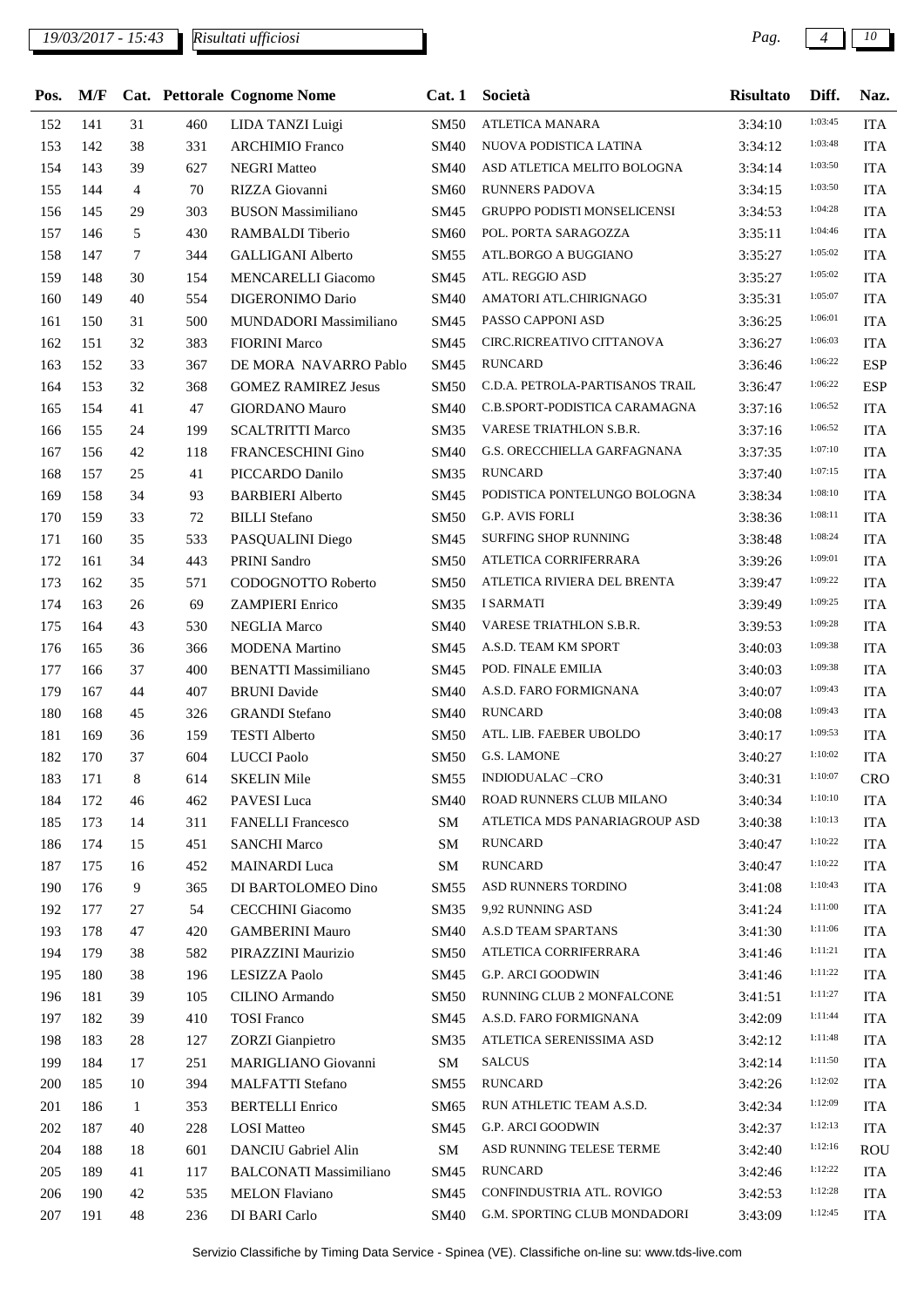## *19/03/2017 - 15:43 Pag. 5 10*

| Pos. | M/F        |              |     | Cat. Pettorale Cognome Nome     | Cat.1       | Società                        | <b>Risultato</b> | Diff.   | Naz.       |
|------|------------|--------------|-----|---------------------------------|-------------|--------------------------------|------------------|---------|------------|
| 208  | 192        | 49           | 170 | <b>TROMBIN Fabio</b>            | SM40        | LIBERI PODISTI PONTECCHIO      | 3:43:28          | 1:13:03 | <b>ITA</b> |
| 209  | 193        | 43           | 346 | <b>BERTOTTI</b> Andrea          | SM45        | GS.TORTELLINI VOLTAN MARTELLAG | 3:43:34          | 1:13:09 | <b>ITA</b> |
| 210  | 194        | 40           | 198 | <b>MUNARI</b> Carlo             | <b>SM50</b> | <b>RUNCARD</b>                 | 3:43:37          | 1:13:12 | <b>ITA</b> |
| 211  | 195        | 11           | 431 | <b>MANFREDI</b> Luciano Antonio | SM55        | POL. PORTA SARAGOZZA           | 3:43:43          | 1:13:18 | <b>ITA</b> |
| 212  | 196        | 44           | 334 | <b>GUADAGNINO</b> Giuseppe      | SM45        | NUOVA PODISTICA LATINA         | 3:43:48          | 1:13:23 | <b>ITA</b> |
| 213  | 197        | 12           | 264 | CHIGGIATO Michele               | SM55        | <b>VENICEMARATHON CLUB</b>     | 3:43:49          | 1:13:24 | <b>ITA</b> |
| 214  | 198        | 45           | 204 | ROSTEGHIN Enrico                | SM45        | <b>VENICEMARATHON CLUB</b>     | 3:43:49          | 1:13:24 | <b>ITA</b> |
| 215  | 199        | 19           | 438 | <b>ARTIOLI</b> Andrea           | ${\bf SM}$  | ATLETICA CORRIFERRARA          | 3:43:59          | 1:13:35 | <b>ITA</b> |
| 216  | <b>200</b> | 6            | 510 | ORTOLANI Sergio                 | SM60        | UNITED TRAIL&RUNNING           | 3:44:13          | 1:13:49 | <b>ITA</b> |
| 219  | 201        | 46           | 408 | <b>STORARI</b> Luca             | SM45        | A.S.D. FARO FORMIGNANA         | 3:44:36          | 1:14:11 | <b>ITA</b> |
| 220  | 202        | 13           | 230 | <b>STATUTO Rocco</b>            | SM55        | <b>RUNCARD</b>                 | 3:44:40          | 1:14:16 | <b>ITA</b> |
| 221  | 203        | 29           | 186 | FRASSOLDATI Francesco           | SM35        | <b>RUNCARD</b>                 | 3:44:49          | 1:14:24 | <b>ITA</b> |
| 222  | 204        | 20           | 274 | MELICCHIO Alessandro            | SM          | <b>RUNCARD</b>                 | 3:44:53          | 1:14:28 | <b>ITA</b> |
| 223  | 205        | 47           | 618 | ALESSI Giacomo                  | SM45        | <b>RUNCARD</b>                 | 3:45:35          | 1:15:10 | <b>ITA</b> |
| 224  | 206        | 41           | 544 | <b>AIUDI</b> Luca               | <b>SM50</b> | ASD CALCINELLI RUN             | 3:45:35          | 1:15:11 | <b>ITA</b> |
| 225  | 207        | 50           | 539 | RICCIARELLI Riccardo            | <b>SM40</b> | MARATHON CLUB CITTA' DI CASTEL | 3:45:50          | 1:15:25 | <b>ITA</b> |
| 226  | 208        | 48           | 328 | <b>TORSANI</b> Antonio          | SM45        | <b>RIMINI MARATHON</b>         | 3:45:57          | 1:15:33 | <b>ITA</b> |
| 227  | 209        | 51           | 249 | <b>CIMADORO</b> Paolo           | <b>SM40</b> | <b>RUNNERS BERGAMO</b>         | 3:46:12          | 1:15:47 | <b>ITA</b> |
| 228  | 210        | 21           | 358 | <b>DISPINZERI Fabio</b>         | SM          | S.P. SEVEN                     | 3:46:24          | 1:15:59 | <b>ITA</b> |
| 230  | 211        | 30           | 82  | <b>CANTINI</b> Simone           | SM35        |                                | 3:46:37          | 1:16:13 | <b>ITA</b> |
| 231  | 212        | 49           | 459 | MONTANARI Riccardo              | SM45        | <b>CIRCOLO GHINELLI</b>        | 3:46:52          | 1:16:27 | <b>ITA</b> |
| 232  | 213        | 52           | 457 | <b>MODENA</b> Claudio           | <b>SM40</b> | <b>RUNCARD</b>                 | 3:47:21          | 1:16:57 | <b>ITA</b> |
| 233  | 214        | 53           | 354 | <b>ONOFRI</b> Andrea            | <b>SM40</b> | A.S.D. DINAMO SPORT            | 3:47:23          | 1:16:59 | <b>ITA</b> |
| 235  | 215        | 31           | 395 | <b>VALENTINI Thomas</b>         | SM35        | <b>RUNCARD</b>                 | 3:47:25          | 1:17:00 | <b>ITA</b> |
| 236  | 216        | 50           | 179 | <b>DEVOTI</b> Andrea            | SM45        | ATL. LEONE SAN MARCO PORDENONE | 3:47:26          | 1:17:01 | <b>ITA</b> |
| 237  | 217        | 51           | 495 | <b>MIANI</b> Lionello           | SM45        | ATLETICA CORRIFERRARA          | 3:47:27          | 1:17:03 | <b>ITA</b> |
| 238  | 218        | 42           | 223 | MANDELLI Dario Maria            | SM50        | POL. MONTE SAN PIETRO          | 3:47:32          | 1:17:08 | <b>ITA</b> |
| 239  | 219        | 52           | 316 | PUCCI Igor                      | SM45        | <b>RUNCARD</b>                 | 3:47:37          | 1:17:13 | <b>ITA</b> |
| 240  | 220        | 14           | 446 | DE CROCE Carlo                  | SM55        | ATLETICA CORRIFERRARA          | 3:47:53          | 1:17:28 | <b>ITA</b> |
| 241  | 221        | 53           | 442 | <b>PRESTI Giuseppe</b>          | SM45        | ATLETICA CORRIFERRARA          | 3:48:04          | 1:17:40 | <b>ITA</b> |
| 242  | 222        | 32           | 62  | <b>BELLUCCI Matteo</b>          | SM35        | ATL. RIMINI NORD SANTARCANGELO | 3:48:06          | 1:17:42 | <b>ITA</b> |
| 243  | 223        | $\mathbf{1}$ | 421 | SBORO Alfredo                   | SM70        | ATL. RIMINI NORD SANTARCANGELO | 3:48:07          | 1:17:42 | <b>ITA</b> |
| 244  | 224        | 7            | 617 | REDIVO Giampaolo                | SM60        | <b>RUNCARD</b>                 | 3:48:07          | 1:17:43 | <b>ITA</b> |
| 245  | 225        | 54           | 348 | <b>LANDI</b> Thomas             | SM45        | ASD I CINGHIALI                | 3:48:14          | 1:17:50 | <b>ITA</b> |
| 246  | 226        | 54           | 392 | <b>TODISCO Vito</b>             | <b>SM40</b> | POL. MADONNINA                 | 3:48:18          | 1:17:53 | <b>ITA</b> |
| 247  | 227        | 55           | 185 | <b>ZAMPIERI Matteo</b>          | SM40        | <b>RUNCARD</b>                 | 3:48:25          | 1:18:01 | <b>ITA</b> |
| 248  | 228        | 2            | 347 | ROSA Carlo                      | SM65        | A.S.D.DRAGONERO                | 3:48:28          | 1:18:04 | <b>ITA</b> |
| 249  | 229        | 56           | 27  | <b>VERONESE Alberto</b>         | SM40        | GRUPPO PODISTI PORTO TOLLE     | 3:48:30          | 1:18:06 | <b>ITA</b> |
| 250  | 230        | 55           | 506 | <b>RAMBELLI</b> Cristiano       | SM45        | 9,92 RUNNING ASD               | 3:48:43          | 1:18:19 | <b>ITA</b> |
| 251  | 231        | 57           | 557 | DOSSO Stefano                   | SM40        | A.S.D. RISORGIVE               | 3:48:58          | 1:18:33 | <b>ITA</b> |
| 252  | 232        | 43           | 103 | PALEKA Tihomir                  | SM50        | MK FESTINA LENTE               | 3:49:04          | 1:18:40 | <b>CRO</b> |
| 253  | 233        | 44           | 160 | <b>CROCI</b> Danilo             | SM50        | ATL. LIB. FAEBER UBOLDO        | 3:49:09          | 1:18:45 | <b>ITA</b> |
| 254  | 234        | 15           | 362 | <b>BERTAGNOLI Enzo</b>          | SM55        | HAPPY RUNNER CLUB              | 3:49:20          | 1:18:55 | <b>ITA</b> |
| 255  | 235        | 58           | 512 | PIGNATTI Davide                 | SM40        | ATL. BONDENO                   | 3:49:30          | 1:19:05 | <b>ITA</b> |
| 258  | 236        | 59           | 406 | <b>BARDELLA Michele</b>         | SM40        | A.S.D. FARO FORMIGNANA         | 3:49:47          | 1:19:23 | <b>ITA</b> |
| 259  | 237        | 60           | 551 | <b>MARCIANO</b> Anastasio       | SM40        | ATLETICA SIDERMEC - VITALI     | 3:50:17          | 1:19:52 | <b>ITA</b> |
| 260  | 238        | 56           | 498 | <b>FARRI Paolo</b>              | SM45        | PASSO CAPPONI ASD              | 3:50:38          | 1:20:14 | <b>ITA</b> |
| 261  | 239        | 45           | 378 | FERRARI Andrea                  | SM50        | 3,30 KM ROAD & TRAIL RUNNING T | 3:50:55          | 1:20:30 | <b>ITA</b> |
| 262  | 240        | 8            | 418 | <b>TEGGI Maurizio</b>           | SM60        | ACQUADELA BOLOGNA              | 3:51:11          | 1:20:47 | <b>ITA</b> |
| 263  | 241        | 61           | 141 | <b>BAIETTA</b> Gianni           | <b>SM40</b> | A.S.D. DINAMO SPORT            | 3:51:38          | 1:21:14 | <b>ITA</b> |
| 265  | 242        | 46           | 238 | <b>CASATI</b> Gianluca          | SM50        | GS AVIS TREVIGLIO G.BRUSAFERRI | 3:51:42          | 1:21:17 | <b>ITA</b> |
|      |            |              |     |                                 |             |                                |                  |         |            |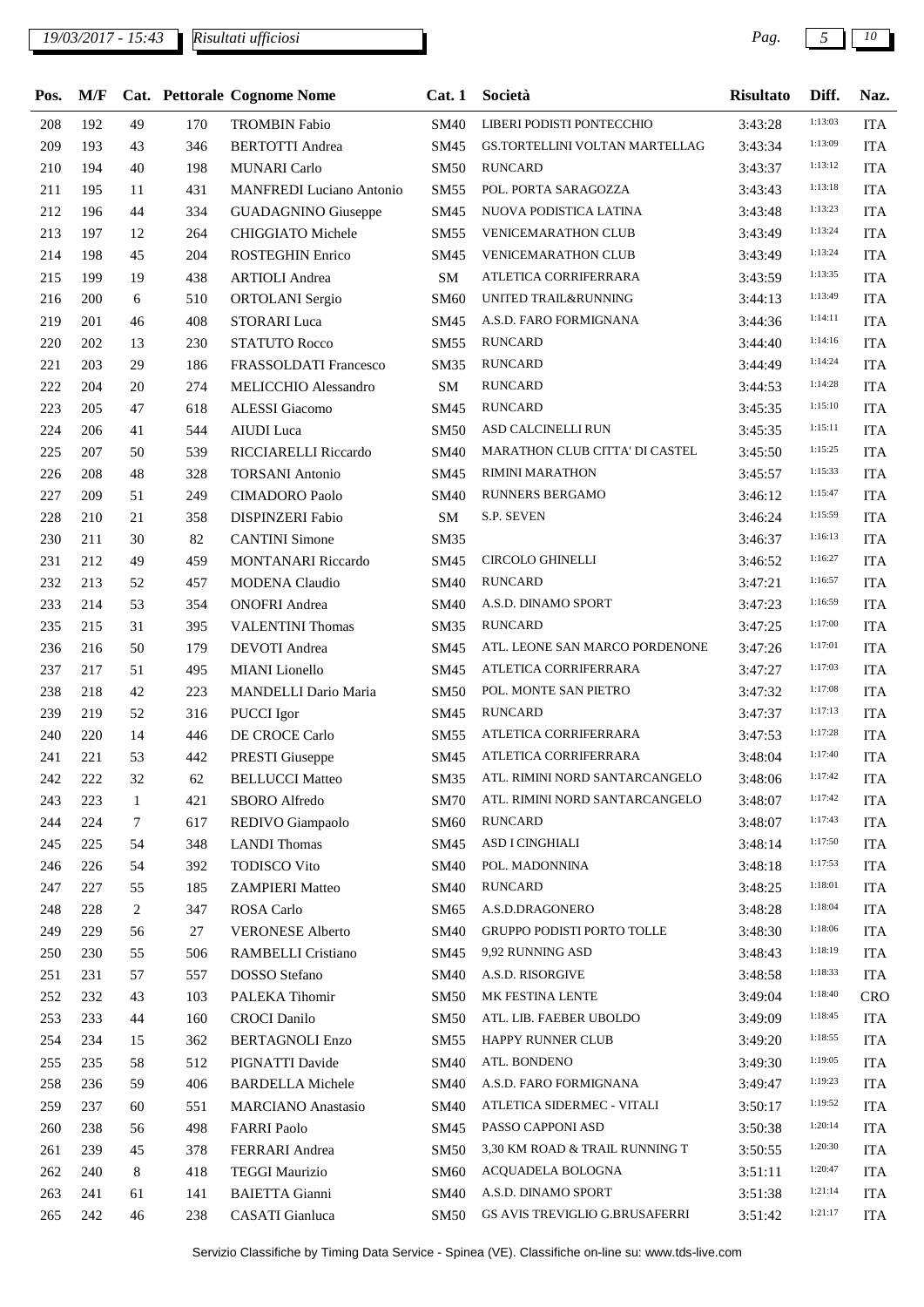## *19/03/2017 - 15:43 Pag. 6 10*

| 1:21:18<br>GS AVIS TREVIGLIO G.BRUSAFERRI<br>267<br>243<br>16<br>237<br><b>SM55</b><br><b>ITA</b><br><b>BUTTINONI</b> Ivano<br>3:51:42<br>1:21:31<br>268<br>104<br>244<br>33<br><b>MOGETTA Luca</b><br>SM35<br>ATL. AMAT. AVIS CASTELFIDARDO<br>3:51:55<br><b>ITA</b><br>1:21:37<br>269<br><b>RUNCARD</b><br><b>ITA</b><br>245<br>57<br>190<br><b>BREGANZE</b> Loris<br>SM45<br>3:52:02<br>1:21:44<br>270<br>POL. PORTA SARAGOZZA<br>246<br>17<br>429<br><b>OGNIBENE</b> Gian Luca<br><b>ITA</b><br>SM55<br>3:52:09<br>1:21:46<br>271<br>PODISTICA SOLIDARIETA'<br><b>ITA</b><br>247<br>47<br>377<br><b>TAVELLA Alessandro</b><br><b>SM50</b><br>3:52:11<br>1:21:55<br>272<br>ATLETICA MDS PANARIAGROUP ASD<br>248<br>18<br>422<br><b>BRENICCI Carlo</b><br>SM55<br>3:52:19<br><b>ITA</b><br>1:22:07<br>ATL. CIBENO<br>273<br>249<br>19<br>299<br>SANTACHIARA Silvio<br>SM55<br><b>ITA</b><br>3:52:31<br>1:22:08<br>274<br>A.S.D. GATE-CRAL INPS<br><b>ITA</b><br>250<br>62<br>227<br>CALDERA Andrea<br><b>SM40</b><br>3:52:32<br>1:22:10<br>POLISPORTIVA CENTESE ASD<br>275<br>251<br><b>ITA</b><br>34<br>523<br><b>GALLERANI Matteo</b><br><b>SM35</b><br>3:52:35<br>1:23:41<br>277<br>48<br>A.S.D. GUALTIERI 2000<br>252<br>229<br><b>BAIOCCHI Francesco</b><br><b>ITA</b><br>SM50<br>3:54:05<br>1:24:02<br>MK FESTINA LENTE<br>278<br><b>MANDIC Milan</b><br>CRO<br>253<br>58<br>100<br>SM45<br>3:54:27<br>1:24:12<br>A.S.D TEAM SPARTANS<br>279<br>254<br>399<br><b>BENASSI Bruno</b><br><b>ITA</b><br>20<br><b>SM55</b><br>3:54:36<br>1:24:45<br><b>RUNCARD</b><br>280<br>255<br>49<br>622<br>CICCARELLA Palmerino<br><b>SM50</b><br><b>ITA</b><br>3:55:09<br>1:24:53<br>281<br>G.P.D. FANO CORRE L.TONELLI<br><b>ITA</b><br>256<br>59<br>635<br><b>FACCHINI</b> Simone<br>SM45<br>3:55:17<br>1:25:07<br>282<br>257<br><b>ITA</b><br>60<br>371<br>SPATARO Arcangelo<br>SM45<br>MARATHON CREMONA<br>3:55:32<br>1:25:15<br>283<br>MK FESTINA LENTE<br><b>CRO</b><br>258<br>35<br>97<br><b>BRKIC Marko</b><br><b>SM35</b><br>3:55:39<br>1:25:16<br>284<br><b>RUNCARD</b><br>259<br>9<br><b>ITA</b><br>278<br>RE Doriano<br>SM60<br>3:55:41<br>1:25:17<br><b>RIMINI MARATHON</b><br>285<br>260<br>61<br>546<br><b>MONTESI Paolo</b><br>SM45<br>3:55:42<br><b>ITA</b><br>1:25:21<br>286<br>261<br>10<br>252<br>MEDAS Luigi Vianello<br><b>SM60</b><br>ATLETICA CORRIFERRARA<br><b>ITA</b><br>3:55:45<br>1:25:27<br>287<br>384<br>SM45<br><b>ITA</b><br>262<br>62<br><b>BUGGIO Dario</b><br>3:55:52<br>1:25:39<br>288<br><b>ITA</b><br>263<br>63<br>385<br><b>TONELLI Matteo</b><br><b>SM40</b><br>ATL. RIMINI NORD SANTARCANGELO<br>3:56:04<br>1:25:44<br>290<br>GS VALSUGANA TRENTINO<br><b>ITA</b><br>264<br>11<br>403<br>NICOLUSSI MOTZE Bruno<br><b>SM60</b><br>3:56:08<br>1:26:00<br>291<br><b>G.P. ENDAS CESENA</b><br><b>ITA</b><br>265<br>50<br>183<br><b>RINALDI</b> Fabio<br><b>SM50</b><br>3:56:25<br>1:26:06<br>292<br><b>RUNNING SARONNO</b><br>266<br>64<br>597<br><b>BOTTA Omar</b><br>SM40<br><b>ITA</b><br>3:56:31<br>1:26:23<br>294<br>267<br>63<br>253<br><b>VOLPI</b> Andrea<br>SM45<br>ATLETICA CORRIFERRARA<br><b>ITA</b><br>3:56:47<br>1:26:44<br>296<br><b>GNESINI</b> Giacomo<br><b>RUNCARD</b><br><b>ITA</b><br>268<br>65<br>514<br><b>SM40</b><br>3:57:09<br>1:26:47<br>297<br>A.S.D. ATLETICA LUPATOTINA<br>269<br>51<br>233<br>MANTOVANI Silvano<br><b>SM50</b><br><b>ITA</b><br>3:57:11<br>1:26:52<br>298<br>CITTADELLA 1592 PARMA<br>270<br>52<br>156<br><b>GALLONI</b> Gian Mario<br><b>SM50</b><br>3:57:16<br><b>ITA</b><br>1:26:59<br>299<br>271<br>404<br><b>BRUGNOLI Alessandro</b><br><b>SM35</b><br>A.S.D. DINAMO SPORT<br>3:57:23<br><b>ITA</b><br>36<br>1:27:08<br>G.P. ENDAS CESENA<br>300<br>272<br>12<br><b>BENVENUTI Bruno</b><br><b>ITA</b><br>194<br>SM60<br>3:57:33<br>1:27:09<br>POL. PORTA SARAGOZZA<br>37<br>FRIGNANI Fabio<br>SM35<br>3:57:34<br><b>ITA</b><br>301<br>273<br>425<br>1:27:10<br>PICO RUNNERS<br><b>ITA</b><br>302<br>274<br>53<br>342<br><b>BUSCO</b> Pasqualino<br><b>SM50</b><br>3:57:35<br>1:27:13<br>303<br>275<br>95<br>CHILLA' Massimo<br>ASD POD. LIPPO CALDERARA<br>64<br>SM45<br><b>ITA</b><br>3:57:37<br>1:27:20<br><b>GUALTIERI</b> Andrea<br>POLISPORTIVA RUBIERA<br>304<br>276<br>65<br>575<br>SM45<br>3:57:44<br><b>ITA</b><br>1:27:28<br>PICO RUNNERS<br>307<br>277<br>21<br>630<br><b>MOLINARI Mauro</b><br>SM55<br>3:57:52<br><b>ITA</b><br>1:27:36<br>309<br>278<br>547<br><b>BOCCHINI Maurizio</b><br>C.D.P. CIRC.DIP.PERUGINA<br><b>ITA</b><br>66<br>SM45<br>3:58:00<br>1:27:54<br>POL. PORTA SARAGOZZA<br>310<br>279<br>67<br>424<br><b>CESARI</b> Gabriele<br>SM45<br>3:58:18<br><b>ITA</b><br>1:27:55<br><b>G.P. VIRGILIANO</b><br>311<br>280<br>68<br>58<br>CAVAGGIONI Giovanni Battis<br>SM45<br>3:58:20<br><b>ITA</b><br>1:28:02<br>ATLETICA CERVIA A.S.D.<br>312<br>281<br>69<br>134<br><b>FABBRI Massimo</b><br>SM45<br><b>ITA</b><br>3:58:27<br>1:28:19<br>313<br>282<br>70<br>401<br>MASCIARELLI Cristiano<br>SM45<br>GS ATLETICA CAPOTERRA<br>3:58:44<br><b>ITA</b><br>1:28:21<br>314<br>PETRONIO Carlo<br>CITTADELLA 1592 PARMA<br><b>ITA</b><br>283<br>54<br>282<br><b>SM50</b><br>3:58:46<br>HAVAŠ Ladislav<br>1:28:32<br>315<br>284<br>55<br>610<br>AK SLJEME, ZAGREB - CRO<br><b>CRO</b><br>SM50<br>3:58:57<br>1:28:33<br><b>BONANNO</b> Sergio<br>PODISTICA SOLIDARIETA'<br>317<br>285<br>56<br>386<br><b>SM50</b><br>3:58:58<br><b>ITA</b><br>1:28:40<br>318<br><b>BARBONE Daniele</b><br>HAPPY RUNNER CLUB<br><b>ITA</b><br>286<br>71<br>538<br>SM45<br>3:59:05<br>1:28:46<br><b>RUNCARD</b><br>319<br>287<br>57<br>90<br>MIAZZI Roberto<br><b>SM50</b><br><b>ITA</b><br>3:59:11<br>1:28:46<br>GALESSO Vanni<br><b>RUNCARD</b><br>320<br>288<br>72<br>91<br>SM45<br>3:59:11<br><b>ITA</b><br>1:28:47<br>A.S.D.SIENARUNNERS<br><b>MACCARI</b> Pietro<br>321<br>289<br>73<br>SM45<br>3:59:12<br><b>ITA</b><br>536<br>1:29:06<br>GR.PODISTICO AVIS TAGLIO DI PO<br>322<br>290<br>22<br><b>GARBI</b> Roberto<br>149<br>SM55<br>3:59:31<br><b>ITA</b><br>1:29:08<br>RODO Stefano<br>PUROSANGUE ATHLETICS CLUB<br>323<br>291<br>58<br>56<br><b>SM50</b><br>3:59:32<br><b>ITA</b><br>1:29:14<br>324<br><b>CELLETTI Alberto</b><br>ATLETICA CORRIFERRARA<br>292<br>59<br>603<br><b>SM50</b><br><b>ITA</b><br>3:59:38<br>1:29:14<br>CIRCOLO GHINELLI<br>325<br>293<br>60<br>447<br>MARCHETTI William<br>SM50<br>3:59:39<br><b>ITA</b> | Pos. | M/F |  | Cat. Pettorale Cognome Nome | Cat.1 | Società | Risultato | Diff. | Naz. |
|----------------------------------------------------------------------------------------------------------------------------------------------------------------------------------------------------------------------------------------------------------------------------------------------------------------------------------------------------------------------------------------------------------------------------------------------------------------------------------------------------------------------------------------------------------------------------------------------------------------------------------------------------------------------------------------------------------------------------------------------------------------------------------------------------------------------------------------------------------------------------------------------------------------------------------------------------------------------------------------------------------------------------------------------------------------------------------------------------------------------------------------------------------------------------------------------------------------------------------------------------------------------------------------------------------------------------------------------------------------------------------------------------------------------------------------------------------------------------------------------------------------------------------------------------------------------------------------------------------------------------------------------------------------------------------------------------------------------------------------------------------------------------------------------------------------------------------------------------------------------------------------------------------------------------------------------------------------------------------------------------------------------------------------------------------------------------------------------------------------------------------------------------------------------------------------------------------------------------------------------------------------------------------------------------------------------------------------------------------------------------------------------------------------------------------------------------------------------------------------------------------------------------------------------------------------------------------------------------------------------------------------------------------------------------------------------------------------------------------------------------------------------------------------------------------------------------------------------------------------------------------------------------------------------------------------------------------------------------------------------------------------------------------------------------------------------------------------------------------------------------------------------------------------------------------------------------------------------------------------------------------------------------------------------------------------------------------------------------------------------------------------------------------------------------------------------------------------------------------------------------------------------------------------------------------------------------------------------------------------------------------------------------------------------------------------------------------------------------------------------------------------------------------------------------------------------------------------------------------------------------------------------------------------------------------------------------------------------------------------------------------------------------------------------------------------------------------------------------------------------------------------------------------------------------------------------------------------------------------------------------------------------------------------------------------------------------------------------------------------------------------------------------------------------------------------------------------------------------------------------------------------------------------------------------------------------------------------------------------------------------------------------------------------------------------------------------------------------------------------------------------------------------------------------------------------------------------------------------------------------------------------------------------------------------------------------------------------------------------------------------------------------------------------------------------------------------------------------------------------------------------------------------------------------------------------------------------------------------------------------------------------------------------------------------------------------------------------------------------------------------------------------------------------------------------------------------------------------------------------------------------------------------------------------------------------------------------------------------------------------------------------------------------------------------------------------------------------------------------------------------------------------------------------------------------------------------------------------------------------------------------------------------------------------------------------------------------------------------------------------------------------------------------------------------------------------------------------------------------------------------------------------------------------------------------------------------------------------------------------------------------------------------------------------------------------------------------------------------------------------------------------------------------------------------------------|------|-----|--|-----------------------------|-------|---------|-----------|-------|------|
|                                                                                                                                                                                                                                                                                                                                                                                                                                                                                                                                                                                                                                                                                                                                                                                                                                                                                                                                                                                                                                                                                                                                                                                                                                                                                                                                                                                                                                                                                                                                                                                                                                                                                                                                                                                                                                                                                                                                                                                                                                                                                                                                                                                                                                                                                                                                                                                                                                                                                                                                                                                                                                                                                                                                                                                                                                                                                                                                                                                                                                                                                                                                                                                                                                                                                                                                                                                                                                                                                                                                                                                                                                                                                                                                                                                                                                                                                                                                                                                                                                                                                                                                                                                                                                                                                                                                                                                                                                                                                                                                                                                                                                                                                                                                                                                                                                                                                                                                                                                                                                                                                                                                                                                                                                                                                                                                                                                                                                                                                                                                                                                                                                                                                                                                                                                                                                                                                                                                                                                                                                                                                                                                                                                                                                                                                                                                                                                                                                        |      |     |  |                             |       |         |           |       |      |
|                                                                                                                                                                                                                                                                                                                                                                                                                                                                                                                                                                                                                                                                                                                                                                                                                                                                                                                                                                                                                                                                                                                                                                                                                                                                                                                                                                                                                                                                                                                                                                                                                                                                                                                                                                                                                                                                                                                                                                                                                                                                                                                                                                                                                                                                                                                                                                                                                                                                                                                                                                                                                                                                                                                                                                                                                                                                                                                                                                                                                                                                                                                                                                                                                                                                                                                                                                                                                                                                                                                                                                                                                                                                                                                                                                                                                                                                                                                                                                                                                                                                                                                                                                                                                                                                                                                                                                                                                                                                                                                                                                                                                                                                                                                                                                                                                                                                                                                                                                                                                                                                                                                                                                                                                                                                                                                                                                                                                                                                                                                                                                                                                                                                                                                                                                                                                                                                                                                                                                                                                                                                                                                                                                                                                                                                                                                                                                                                                                        |      |     |  |                             |       |         |           |       |      |
|                                                                                                                                                                                                                                                                                                                                                                                                                                                                                                                                                                                                                                                                                                                                                                                                                                                                                                                                                                                                                                                                                                                                                                                                                                                                                                                                                                                                                                                                                                                                                                                                                                                                                                                                                                                                                                                                                                                                                                                                                                                                                                                                                                                                                                                                                                                                                                                                                                                                                                                                                                                                                                                                                                                                                                                                                                                                                                                                                                                                                                                                                                                                                                                                                                                                                                                                                                                                                                                                                                                                                                                                                                                                                                                                                                                                                                                                                                                                                                                                                                                                                                                                                                                                                                                                                                                                                                                                                                                                                                                                                                                                                                                                                                                                                                                                                                                                                                                                                                                                                                                                                                                                                                                                                                                                                                                                                                                                                                                                                                                                                                                                                                                                                                                                                                                                                                                                                                                                                                                                                                                                                                                                                                                                                                                                                                                                                                                                                                        |      |     |  |                             |       |         |           |       |      |
|                                                                                                                                                                                                                                                                                                                                                                                                                                                                                                                                                                                                                                                                                                                                                                                                                                                                                                                                                                                                                                                                                                                                                                                                                                                                                                                                                                                                                                                                                                                                                                                                                                                                                                                                                                                                                                                                                                                                                                                                                                                                                                                                                                                                                                                                                                                                                                                                                                                                                                                                                                                                                                                                                                                                                                                                                                                                                                                                                                                                                                                                                                                                                                                                                                                                                                                                                                                                                                                                                                                                                                                                                                                                                                                                                                                                                                                                                                                                                                                                                                                                                                                                                                                                                                                                                                                                                                                                                                                                                                                                                                                                                                                                                                                                                                                                                                                                                                                                                                                                                                                                                                                                                                                                                                                                                                                                                                                                                                                                                                                                                                                                                                                                                                                                                                                                                                                                                                                                                                                                                                                                                                                                                                                                                                                                                                                                                                                                                                        |      |     |  |                             |       |         |           |       |      |
|                                                                                                                                                                                                                                                                                                                                                                                                                                                                                                                                                                                                                                                                                                                                                                                                                                                                                                                                                                                                                                                                                                                                                                                                                                                                                                                                                                                                                                                                                                                                                                                                                                                                                                                                                                                                                                                                                                                                                                                                                                                                                                                                                                                                                                                                                                                                                                                                                                                                                                                                                                                                                                                                                                                                                                                                                                                                                                                                                                                                                                                                                                                                                                                                                                                                                                                                                                                                                                                                                                                                                                                                                                                                                                                                                                                                                                                                                                                                                                                                                                                                                                                                                                                                                                                                                                                                                                                                                                                                                                                                                                                                                                                                                                                                                                                                                                                                                                                                                                                                                                                                                                                                                                                                                                                                                                                                                                                                                                                                                                                                                                                                                                                                                                                                                                                                                                                                                                                                                                                                                                                                                                                                                                                                                                                                                                                                                                                                                                        |      |     |  |                             |       |         |           |       |      |
|                                                                                                                                                                                                                                                                                                                                                                                                                                                                                                                                                                                                                                                                                                                                                                                                                                                                                                                                                                                                                                                                                                                                                                                                                                                                                                                                                                                                                                                                                                                                                                                                                                                                                                                                                                                                                                                                                                                                                                                                                                                                                                                                                                                                                                                                                                                                                                                                                                                                                                                                                                                                                                                                                                                                                                                                                                                                                                                                                                                                                                                                                                                                                                                                                                                                                                                                                                                                                                                                                                                                                                                                                                                                                                                                                                                                                                                                                                                                                                                                                                                                                                                                                                                                                                                                                                                                                                                                                                                                                                                                                                                                                                                                                                                                                                                                                                                                                                                                                                                                                                                                                                                                                                                                                                                                                                                                                                                                                                                                                                                                                                                                                                                                                                                                                                                                                                                                                                                                                                                                                                                                                                                                                                                                                                                                                                                                                                                                                                        |      |     |  |                             |       |         |           |       |      |
|                                                                                                                                                                                                                                                                                                                                                                                                                                                                                                                                                                                                                                                                                                                                                                                                                                                                                                                                                                                                                                                                                                                                                                                                                                                                                                                                                                                                                                                                                                                                                                                                                                                                                                                                                                                                                                                                                                                                                                                                                                                                                                                                                                                                                                                                                                                                                                                                                                                                                                                                                                                                                                                                                                                                                                                                                                                                                                                                                                                                                                                                                                                                                                                                                                                                                                                                                                                                                                                                                                                                                                                                                                                                                                                                                                                                                                                                                                                                                                                                                                                                                                                                                                                                                                                                                                                                                                                                                                                                                                                                                                                                                                                                                                                                                                                                                                                                                                                                                                                                                                                                                                                                                                                                                                                                                                                                                                                                                                                                                                                                                                                                                                                                                                                                                                                                                                                                                                                                                                                                                                                                                                                                                                                                                                                                                                                                                                                                                                        |      |     |  |                             |       |         |           |       |      |
|                                                                                                                                                                                                                                                                                                                                                                                                                                                                                                                                                                                                                                                                                                                                                                                                                                                                                                                                                                                                                                                                                                                                                                                                                                                                                                                                                                                                                                                                                                                                                                                                                                                                                                                                                                                                                                                                                                                                                                                                                                                                                                                                                                                                                                                                                                                                                                                                                                                                                                                                                                                                                                                                                                                                                                                                                                                                                                                                                                                                                                                                                                                                                                                                                                                                                                                                                                                                                                                                                                                                                                                                                                                                                                                                                                                                                                                                                                                                                                                                                                                                                                                                                                                                                                                                                                                                                                                                                                                                                                                                                                                                                                                                                                                                                                                                                                                                                                                                                                                                                                                                                                                                                                                                                                                                                                                                                                                                                                                                                                                                                                                                                                                                                                                                                                                                                                                                                                                                                                                                                                                                                                                                                                                                                                                                                                                                                                                                                                        |      |     |  |                             |       |         |           |       |      |
|                                                                                                                                                                                                                                                                                                                                                                                                                                                                                                                                                                                                                                                                                                                                                                                                                                                                                                                                                                                                                                                                                                                                                                                                                                                                                                                                                                                                                                                                                                                                                                                                                                                                                                                                                                                                                                                                                                                                                                                                                                                                                                                                                                                                                                                                                                                                                                                                                                                                                                                                                                                                                                                                                                                                                                                                                                                                                                                                                                                                                                                                                                                                                                                                                                                                                                                                                                                                                                                                                                                                                                                                                                                                                                                                                                                                                                                                                                                                                                                                                                                                                                                                                                                                                                                                                                                                                                                                                                                                                                                                                                                                                                                                                                                                                                                                                                                                                                                                                                                                                                                                                                                                                                                                                                                                                                                                                                                                                                                                                                                                                                                                                                                                                                                                                                                                                                                                                                                                                                                                                                                                                                                                                                                                                                                                                                                                                                                                                                        |      |     |  |                             |       |         |           |       |      |
|                                                                                                                                                                                                                                                                                                                                                                                                                                                                                                                                                                                                                                                                                                                                                                                                                                                                                                                                                                                                                                                                                                                                                                                                                                                                                                                                                                                                                                                                                                                                                                                                                                                                                                                                                                                                                                                                                                                                                                                                                                                                                                                                                                                                                                                                                                                                                                                                                                                                                                                                                                                                                                                                                                                                                                                                                                                                                                                                                                                                                                                                                                                                                                                                                                                                                                                                                                                                                                                                                                                                                                                                                                                                                                                                                                                                                                                                                                                                                                                                                                                                                                                                                                                                                                                                                                                                                                                                                                                                                                                                                                                                                                                                                                                                                                                                                                                                                                                                                                                                                                                                                                                                                                                                                                                                                                                                                                                                                                                                                                                                                                                                                                                                                                                                                                                                                                                                                                                                                                                                                                                                                                                                                                                                                                                                                                                                                                                                                                        |      |     |  |                             |       |         |           |       |      |
|                                                                                                                                                                                                                                                                                                                                                                                                                                                                                                                                                                                                                                                                                                                                                                                                                                                                                                                                                                                                                                                                                                                                                                                                                                                                                                                                                                                                                                                                                                                                                                                                                                                                                                                                                                                                                                                                                                                                                                                                                                                                                                                                                                                                                                                                                                                                                                                                                                                                                                                                                                                                                                                                                                                                                                                                                                                                                                                                                                                                                                                                                                                                                                                                                                                                                                                                                                                                                                                                                                                                                                                                                                                                                                                                                                                                                                                                                                                                                                                                                                                                                                                                                                                                                                                                                                                                                                                                                                                                                                                                                                                                                                                                                                                                                                                                                                                                                                                                                                                                                                                                                                                                                                                                                                                                                                                                                                                                                                                                                                                                                                                                                                                                                                                                                                                                                                                                                                                                                                                                                                                                                                                                                                                                                                                                                                                                                                                                                                        |      |     |  |                             |       |         |           |       |      |
|                                                                                                                                                                                                                                                                                                                                                                                                                                                                                                                                                                                                                                                                                                                                                                                                                                                                                                                                                                                                                                                                                                                                                                                                                                                                                                                                                                                                                                                                                                                                                                                                                                                                                                                                                                                                                                                                                                                                                                                                                                                                                                                                                                                                                                                                                                                                                                                                                                                                                                                                                                                                                                                                                                                                                                                                                                                                                                                                                                                                                                                                                                                                                                                                                                                                                                                                                                                                                                                                                                                                                                                                                                                                                                                                                                                                                                                                                                                                                                                                                                                                                                                                                                                                                                                                                                                                                                                                                                                                                                                                                                                                                                                                                                                                                                                                                                                                                                                                                                                                                                                                                                                                                                                                                                                                                                                                                                                                                                                                                                                                                                                                                                                                                                                                                                                                                                                                                                                                                                                                                                                                                                                                                                                                                                                                                                                                                                                                                                        |      |     |  |                             |       |         |           |       |      |
|                                                                                                                                                                                                                                                                                                                                                                                                                                                                                                                                                                                                                                                                                                                                                                                                                                                                                                                                                                                                                                                                                                                                                                                                                                                                                                                                                                                                                                                                                                                                                                                                                                                                                                                                                                                                                                                                                                                                                                                                                                                                                                                                                                                                                                                                                                                                                                                                                                                                                                                                                                                                                                                                                                                                                                                                                                                                                                                                                                                                                                                                                                                                                                                                                                                                                                                                                                                                                                                                                                                                                                                                                                                                                                                                                                                                                                                                                                                                                                                                                                                                                                                                                                                                                                                                                                                                                                                                                                                                                                                                                                                                                                                                                                                                                                                                                                                                                                                                                                                                                                                                                                                                                                                                                                                                                                                                                                                                                                                                                                                                                                                                                                                                                                                                                                                                                                                                                                                                                                                                                                                                                                                                                                                                                                                                                                                                                                                                                                        |      |     |  |                             |       |         |           |       |      |
|                                                                                                                                                                                                                                                                                                                                                                                                                                                                                                                                                                                                                                                                                                                                                                                                                                                                                                                                                                                                                                                                                                                                                                                                                                                                                                                                                                                                                                                                                                                                                                                                                                                                                                                                                                                                                                                                                                                                                                                                                                                                                                                                                                                                                                                                                                                                                                                                                                                                                                                                                                                                                                                                                                                                                                                                                                                                                                                                                                                                                                                                                                                                                                                                                                                                                                                                                                                                                                                                                                                                                                                                                                                                                                                                                                                                                                                                                                                                                                                                                                                                                                                                                                                                                                                                                                                                                                                                                                                                                                                                                                                                                                                                                                                                                                                                                                                                                                                                                                                                                                                                                                                                                                                                                                                                                                                                                                                                                                                                                                                                                                                                                                                                                                                                                                                                                                                                                                                                                                                                                                                                                                                                                                                                                                                                                                                                                                                                                                        |      |     |  |                             |       |         |           |       |      |
|                                                                                                                                                                                                                                                                                                                                                                                                                                                                                                                                                                                                                                                                                                                                                                                                                                                                                                                                                                                                                                                                                                                                                                                                                                                                                                                                                                                                                                                                                                                                                                                                                                                                                                                                                                                                                                                                                                                                                                                                                                                                                                                                                                                                                                                                                                                                                                                                                                                                                                                                                                                                                                                                                                                                                                                                                                                                                                                                                                                                                                                                                                                                                                                                                                                                                                                                                                                                                                                                                                                                                                                                                                                                                                                                                                                                                                                                                                                                                                                                                                                                                                                                                                                                                                                                                                                                                                                                                                                                                                                                                                                                                                                                                                                                                                                                                                                                                                                                                                                                                                                                                                                                                                                                                                                                                                                                                                                                                                                                                                                                                                                                                                                                                                                                                                                                                                                                                                                                                                                                                                                                                                                                                                                                                                                                                                                                                                                                                                        |      |     |  |                             |       |         |           |       |      |
|                                                                                                                                                                                                                                                                                                                                                                                                                                                                                                                                                                                                                                                                                                                                                                                                                                                                                                                                                                                                                                                                                                                                                                                                                                                                                                                                                                                                                                                                                                                                                                                                                                                                                                                                                                                                                                                                                                                                                                                                                                                                                                                                                                                                                                                                                                                                                                                                                                                                                                                                                                                                                                                                                                                                                                                                                                                                                                                                                                                                                                                                                                                                                                                                                                                                                                                                                                                                                                                                                                                                                                                                                                                                                                                                                                                                                                                                                                                                                                                                                                                                                                                                                                                                                                                                                                                                                                                                                                                                                                                                                                                                                                                                                                                                                                                                                                                                                                                                                                                                                                                                                                                                                                                                                                                                                                                                                                                                                                                                                                                                                                                                                                                                                                                                                                                                                                                                                                                                                                                                                                                                                                                                                                                                                                                                                                                                                                                                                                        |      |     |  |                             |       |         |           |       |      |
|                                                                                                                                                                                                                                                                                                                                                                                                                                                                                                                                                                                                                                                                                                                                                                                                                                                                                                                                                                                                                                                                                                                                                                                                                                                                                                                                                                                                                                                                                                                                                                                                                                                                                                                                                                                                                                                                                                                                                                                                                                                                                                                                                                                                                                                                                                                                                                                                                                                                                                                                                                                                                                                                                                                                                                                                                                                                                                                                                                                                                                                                                                                                                                                                                                                                                                                                                                                                                                                                                                                                                                                                                                                                                                                                                                                                                                                                                                                                                                                                                                                                                                                                                                                                                                                                                                                                                                                                                                                                                                                                                                                                                                                                                                                                                                                                                                                                                                                                                                                                                                                                                                                                                                                                                                                                                                                                                                                                                                                                                                                                                                                                                                                                                                                                                                                                                                                                                                                                                                                                                                                                                                                                                                                                                                                                                                                                                                                                                                        |      |     |  |                             |       |         |           |       |      |
|                                                                                                                                                                                                                                                                                                                                                                                                                                                                                                                                                                                                                                                                                                                                                                                                                                                                                                                                                                                                                                                                                                                                                                                                                                                                                                                                                                                                                                                                                                                                                                                                                                                                                                                                                                                                                                                                                                                                                                                                                                                                                                                                                                                                                                                                                                                                                                                                                                                                                                                                                                                                                                                                                                                                                                                                                                                                                                                                                                                                                                                                                                                                                                                                                                                                                                                                                                                                                                                                                                                                                                                                                                                                                                                                                                                                                                                                                                                                                                                                                                                                                                                                                                                                                                                                                                                                                                                                                                                                                                                                                                                                                                                                                                                                                                                                                                                                                                                                                                                                                                                                                                                                                                                                                                                                                                                                                                                                                                                                                                                                                                                                                                                                                                                                                                                                                                                                                                                                                                                                                                                                                                                                                                                                                                                                                                                                                                                                                                        |      |     |  |                             |       |         |           |       |      |
|                                                                                                                                                                                                                                                                                                                                                                                                                                                                                                                                                                                                                                                                                                                                                                                                                                                                                                                                                                                                                                                                                                                                                                                                                                                                                                                                                                                                                                                                                                                                                                                                                                                                                                                                                                                                                                                                                                                                                                                                                                                                                                                                                                                                                                                                                                                                                                                                                                                                                                                                                                                                                                                                                                                                                                                                                                                                                                                                                                                                                                                                                                                                                                                                                                                                                                                                                                                                                                                                                                                                                                                                                                                                                                                                                                                                                                                                                                                                                                                                                                                                                                                                                                                                                                                                                                                                                                                                                                                                                                                                                                                                                                                                                                                                                                                                                                                                                                                                                                                                                                                                                                                                                                                                                                                                                                                                                                                                                                                                                                                                                                                                                                                                                                                                                                                                                                                                                                                                                                                                                                                                                                                                                                                                                                                                                                                                                                                                                                        |      |     |  |                             |       |         |           |       |      |
|                                                                                                                                                                                                                                                                                                                                                                                                                                                                                                                                                                                                                                                                                                                                                                                                                                                                                                                                                                                                                                                                                                                                                                                                                                                                                                                                                                                                                                                                                                                                                                                                                                                                                                                                                                                                                                                                                                                                                                                                                                                                                                                                                                                                                                                                                                                                                                                                                                                                                                                                                                                                                                                                                                                                                                                                                                                                                                                                                                                                                                                                                                                                                                                                                                                                                                                                                                                                                                                                                                                                                                                                                                                                                                                                                                                                                                                                                                                                                                                                                                                                                                                                                                                                                                                                                                                                                                                                                                                                                                                                                                                                                                                                                                                                                                                                                                                                                                                                                                                                                                                                                                                                                                                                                                                                                                                                                                                                                                                                                                                                                                                                                                                                                                                                                                                                                                                                                                                                                                                                                                                                                                                                                                                                                                                                                                                                                                                                                                        |      |     |  |                             |       |         |           |       |      |
|                                                                                                                                                                                                                                                                                                                                                                                                                                                                                                                                                                                                                                                                                                                                                                                                                                                                                                                                                                                                                                                                                                                                                                                                                                                                                                                                                                                                                                                                                                                                                                                                                                                                                                                                                                                                                                                                                                                                                                                                                                                                                                                                                                                                                                                                                                                                                                                                                                                                                                                                                                                                                                                                                                                                                                                                                                                                                                                                                                                                                                                                                                                                                                                                                                                                                                                                                                                                                                                                                                                                                                                                                                                                                                                                                                                                                                                                                                                                                                                                                                                                                                                                                                                                                                                                                                                                                                                                                                                                                                                                                                                                                                                                                                                                                                                                                                                                                                                                                                                                                                                                                                                                                                                                                                                                                                                                                                                                                                                                                                                                                                                                                                                                                                                                                                                                                                                                                                                                                                                                                                                                                                                                                                                                                                                                                                                                                                                                                                        |      |     |  |                             |       |         |           |       |      |
|                                                                                                                                                                                                                                                                                                                                                                                                                                                                                                                                                                                                                                                                                                                                                                                                                                                                                                                                                                                                                                                                                                                                                                                                                                                                                                                                                                                                                                                                                                                                                                                                                                                                                                                                                                                                                                                                                                                                                                                                                                                                                                                                                                                                                                                                                                                                                                                                                                                                                                                                                                                                                                                                                                                                                                                                                                                                                                                                                                                                                                                                                                                                                                                                                                                                                                                                                                                                                                                                                                                                                                                                                                                                                                                                                                                                                                                                                                                                                                                                                                                                                                                                                                                                                                                                                                                                                                                                                                                                                                                                                                                                                                                                                                                                                                                                                                                                                                                                                                                                                                                                                                                                                                                                                                                                                                                                                                                                                                                                                                                                                                                                                                                                                                                                                                                                                                                                                                                                                                                                                                                                                                                                                                                                                                                                                                                                                                                                                                        |      |     |  |                             |       |         |           |       |      |
|                                                                                                                                                                                                                                                                                                                                                                                                                                                                                                                                                                                                                                                                                                                                                                                                                                                                                                                                                                                                                                                                                                                                                                                                                                                                                                                                                                                                                                                                                                                                                                                                                                                                                                                                                                                                                                                                                                                                                                                                                                                                                                                                                                                                                                                                                                                                                                                                                                                                                                                                                                                                                                                                                                                                                                                                                                                                                                                                                                                                                                                                                                                                                                                                                                                                                                                                                                                                                                                                                                                                                                                                                                                                                                                                                                                                                                                                                                                                                                                                                                                                                                                                                                                                                                                                                                                                                                                                                                                                                                                                                                                                                                                                                                                                                                                                                                                                                                                                                                                                                                                                                                                                                                                                                                                                                                                                                                                                                                                                                                                                                                                                                                                                                                                                                                                                                                                                                                                                                                                                                                                                                                                                                                                                                                                                                                                                                                                                                                        |      |     |  |                             |       |         |           |       |      |
|                                                                                                                                                                                                                                                                                                                                                                                                                                                                                                                                                                                                                                                                                                                                                                                                                                                                                                                                                                                                                                                                                                                                                                                                                                                                                                                                                                                                                                                                                                                                                                                                                                                                                                                                                                                                                                                                                                                                                                                                                                                                                                                                                                                                                                                                                                                                                                                                                                                                                                                                                                                                                                                                                                                                                                                                                                                                                                                                                                                                                                                                                                                                                                                                                                                                                                                                                                                                                                                                                                                                                                                                                                                                                                                                                                                                                                                                                                                                                                                                                                                                                                                                                                                                                                                                                                                                                                                                                                                                                                                                                                                                                                                                                                                                                                                                                                                                                                                                                                                                                                                                                                                                                                                                                                                                                                                                                                                                                                                                                                                                                                                                                                                                                                                                                                                                                                                                                                                                                                                                                                                                                                                                                                                                                                                                                                                                                                                                                                        |      |     |  |                             |       |         |           |       |      |
|                                                                                                                                                                                                                                                                                                                                                                                                                                                                                                                                                                                                                                                                                                                                                                                                                                                                                                                                                                                                                                                                                                                                                                                                                                                                                                                                                                                                                                                                                                                                                                                                                                                                                                                                                                                                                                                                                                                                                                                                                                                                                                                                                                                                                                                                                                                                                                                                                                                                                                                                                                                                                                                                                                                                                                                                                                                                                                                                                                                                                                                                                                                                                                                                                                                                                                                                                                                                                                                                                                                                                                                                                                                                                                                                                                                                                                                                                                                                                                                                                                                                                                                                                                                                                                                                                                                                                                                                                                                                                                                                                                                                                                                                                                                                                                                                                                                                                                                                                                                                                                                                                                                                                                                                                                                                                                                                                                                                                                                                                                                                                                                                                                                                                                                                                                                                                                                                                                                                                                                                                                                                                                                                                                                                                                                                                                                                                                                                                                        |      |     |  |                             |       |         |           |       |      |
|                                                                                                                                                                                                                                                                                                                                                                                                                                                                                                                                                                                                                                                                                                                                                                                                                                                                                                                                                                                                                                                                                                                                                                                                                                                                                                                                                                                                                                                                                                                                                                                                                                                                                                                                                                                                                                                                                                                                                                                                                                                                                                                                                                                                                                                                                                                                                                                                                                                                                                                                                                                                                                                                                                                                                                                                                                                                                                                                                                                                                                                                                                                                                                                                                                                                                                                                                                                                                                                                                                                                                                                                                                                                                                                                                                                                                                                                                                                                                                                                                                                                                                                                                                                                                                                                                                                                                                                                                                                                                                                                                                                                                                                                                                                                                                                                                                                                                                                                                                                                                                                                                                                                                                                                                                                                                                                                                                                                                                                                                                                                                                                                                                                                                                                                                                                                                                                                                                                                                                                                                                                                                                                                                                                                                                                                                                                                                                                                                                        |      |     |  |                             |       |         |           |       |      |
|                                                                                                                                                                                                                                                                                                                                                                                                                                                                                                                                                                                                                                                                                                                                                                                                                                                                                                                                                                                                                                                                                                                                                                                                                                                                                                                                                                                                                                                                                                                                                                                                                                                                                                                                                                                                                                                                                                                                                                                                                                                                                                                                                                                                                                                                                                                                                                                                                                                                                                                                                                                                                                                                                                                                                                                                                                                                                                                                                                                                                                                                                                                                                                                                                                                                                                                                                                                                                                                                                                                                                                                                                                                                                                                                                                                                                                                                                                                                                                                                                                                                                                                                                                                                                                                                                                                                                                                                                                                                                                                                                                                                                                                                                                                                                                                                                                                                                                                                                                                                                                                                                                                                                                                                                                                                                                                                                                                                                                                                                                                                                                                                                                                                                                                                                                                                                                                                                                                                                                                                                                                                                                                                                                                                                                                                                                                                                                                                                                        |      |     |  |                             |       |         |           |       |      |
|                                                                                                                                                                                                                                                                                                                                                                                                                                                                                                                                                                                                                                                                                                                                                                                                                                                                                                                                                                                                                                                                                                                                                                                                                                                                                                                                                                                                                                                                                                                                                                                                                                                                                                                                                                                                                                                                                                                                                                                                                                                                                                                                                                                                                                                                                                                                                                                                                                                                                                                                                                                                                                                                                                                                                                                                                                                                                                                                                                                                                                                                                                                                                                                                                                                                                                                                                                                                                                                                                                                                                                                                                                                                                                                                                                                                                                                                                                                                                                                                                                                                                                                                                                                                                                                                                                                                                                                                                                                                                                                                                                                                                                                                                                                                                                                                                                                                                                                                                                                                                                                                                                                                                                                                                                                                                                                                                                                                                                                                                                                                                                                                                                                                                                                                                                                                                                                                                                                                                                                                                                                                                                                                                                                                                                                                                                                                                                                                                                        |      |     |  |                             |       |         |           |       |      |
|                                                                                                                                                                                                                                                                                                                                                                                                                                                                                                                                                                                                                                                                                                                                                                                                                                                                                                                                                                                                                                                                                                                                                                                                                                                                                                                                                                                                                                                                                                                                                                                                                                                                                                                                                                                                                                                                                                                                                                                                                                                                                                                                                                                                                                                                                                                                                                                                                                                                                                                                                                                                                                                                                                                                                                                                                                                                                                                                                                                                                                                                                                                                                                                                                                                                                                                                                                                                                                                                                                                                                                                                                                                                                                                                                                                                                                                                                                                                                                                                                                                                                                                                                                                                                                                                                                                                                                                                                                                                                                                                                                                                                                                                                                                                                                                                                                                                                                                                                                                                                                                                                                                                                                                                                                                                                                                                                                                                                                                                                                                                                                                                                                                                                                                                                                                                                                                                                                                                                                                                                                                                                                                                                                                                                                                                                                                                                                                                                                        |      |     |  |                             |       |         |           |       |      |
|                                                                                                                                                                                                                                                                                                                                                                                                                                                                                                                                                                                                                                                                                                                                                                                                                                                                                                                                                                                                                                                                                                                                                                                                                                                                                                                                                                                                                                                                                                                                                                                                                                                                                                                                                                                                                                                                                                                                                                                                                                                                                                                                                                                                                                                                                                                                                                                                                                                                                                                                                                                                                                                                                                                                                                                                                                                                                                                                                                                                                                                                                                                                                                                                                                                                                                                                                                                                                                                                                                                                                                                                                                                                                                                                                                                                                                                                                                                                                                                                                                                                                                                                                                                                                                                                                                                                                                                                                                                                                                                                                                                                                                                                                                                                                                                                                                                                                                                                                                                                                                                                                                                                                                                                                                                                                                                                                                                                                                                                                                                                                                                                                                                                                                                                                                                                                                                                                                                                                                                                                                                                                                                                                                                                                                                                                                                                                                                                                                        |      |     |  |                             |       |         |           |       |      |
|                                                                                                                                                                                                                                                                                                                                                                                                                                                                                                                                                                                                                                                                                                                                                                                                                                                                                                                                                                                                                                                                                                                                                                                                                                                                                                                                                                                                                                                                                                                                                                                                                                                                                                                                                                                                                                                                                                                                                                                                                                                                                                                                                                                                                                                                                                                                                                                                                                                                                                                                                                                                                                                                                                                                                                                                                                                                                                                                                                                                                                                                                                                                                                                                                                                                                                                                                                                                                                                                                                                                                                                                                                                                                                                                                                                                                                                                                                                                                                                                                                                                                                                                                                                                                                                                                                                                                                                                                                                                                                                                                                                                                                                                                                                                                                                                                                                                                                                                                                                                                                                                                                                                                                                                                                                                                                                                                                                                                                                                                                                                                                                                                                                                                                                                                                                                                                                                                                                                                                                                                                                                                                                                                                                                                                                                                                                                                                                                                                        |      |     |  |                             |       |         |           |       |      |
|                                                                                                                                                                                                                                                                                                                                                                                                                                                                                                                                                                                                                                                                                                                                                                                                                                                                                                                                                                                                                                                                                                                                                                                                                                                                                                                                                                                                                                                                                                                                                                                                                                                                                                                                                                                                                                                                                                                                                                                                                                                                                                                                                                                                                                                                                                                                                                                                                                                                                                                                                                                                                                                                                                                                                                                                                                                                                                                                                                                                                                                                                                                                                                                                                                                                                                                                                                                                                                                                                                                                                                                                                                                                                                                                                                                                                                                                                                                                                                                                                                                                                                                                                                                                                                                                                                                                                                                                                                                                                                                                                                                                                                                                                                                                                                                                                                                                                                                                                                                                                                                                                                                                                                                                                                                                                                                                                                                                                                                                                                                                                                                                                                                                                                                                                                                                                                                                                                                                                                                                                                                                                                                                                                                                                                                                                                                                                                                                                                        |      |     |  |                             |       |         |           |       |      |
|                                                                                                                                                                                                                                                                                                                                                                                                                                                                                                                                                                                                                                                                                                                                                                                                                                                                                                                                                                                                                                                                                                                                                                                                                                                                                                                                                                                                                                                                                                                                                                                                                                                                                                                                                                                                                                                                                                                                                                                                                                                                                                                                                                                                                                                                                                                                                                                                                                                                                                                                                                                                                                                                                                                                                                                                                                                                                                                                                                                                                                                                                                                                                                                                                                                                                                                                                                                                                                                                                                                                                                                                                                                                                                                                                                                                                                                                                                                                                                                                                                                                                                                                                                                                                                                                                                                                                                                                                                                                                                                                                                                                                                                                                                                                                                                                                                                                                                                                                                                                                                                                                                                                                                                                                                                                                                                                                                                                                                                                                                                                                                                                                                                                                                                                                                                                                                                                                                                                                                                                                                                                                                                                                                                                                                                                                                                                                                                                                                        |      |     |  |                             |       |         |           |       |      |
|                                                                                                                                                                                                                                                                                                                                                                                                                                                                                                                                                                                                                                                                                                                                                                                                                                                                                                                                                                                                                                                                                                                                                                                                                                                                                                                                                                                                                                                                                                                                                                                                                                                                                                                                                                                                                                                                                                                                                                                                                                                                                                                                                                                                                                                                                                                                                                                                                                                                                                                                                                                                                                                                                                                                                                                                                                                                                                                                                                                                                                                                                                                                                                                                                                                                                                                                                                                                                                                                                                                                                                                                                                                                                                                                                                                                                                                                                                                                                                                                                                                                                                                                                                                                                                                                                                                                                                                                                                                                                                                                                                                                                                                                                                                                                                                                                                                                                                                                                                                                                                                                                                                                                                                                                                                                                                                                                                                                                                                                                                                                                                                                                                                                                                                                                                                                                                                                                                                                                                                                                                                                                                                                                                                                                                                                                                                                                                                                                                        |      |     |  |                             |       |         |           |       |      |
|                                                                                                                                                                                                                                                                                                                                                                                                                                                                                                                                                                                                                                                                                                                                                                                                                                                                                                                                                                                                                                                                                                                                                                                                                                                                                                                                                                                                                                                                                                                                                                                                                                                                                                                                                                                                                                                                                                                                                                                                                                                                                                                                                                                                                                                                                                                                                                                                                                                                                                                                                                                                                                                                                                                                                                                                                                                                                                                                                                                                                                                                                                                                                                                                                                                                                                                                                                                                                                                                                                                                                                                                                                                                                                                                                                                                                                                                                                                                                                                                                                                                                                                                                                                                                                                                                                                                                                                                                                                                                                                                                                                                                                                                                                                                                                                                                                                                                                                                                                                                                                                                                                                                                                                                                                                                                                                                                                                                                                                                                                                                                                                                                                                                                                                                                                                                                                                                                                                                                                                                                                                                                                                                                                                                                                                                                                                                                                                                                                        |      |     |  |                             |       |         |           |       |      |
|                                                                                                                                                                                                                                                                                                                                                                                                                                                                                                                                                                                                                                                                                                                                                                                                                                                                                                                                                                                                                                                                                                                                                                                                                                                                                                                                                                                                                                                                                                                                                                                                                                                                                                                                                                                                                                                                                                                                                                                                                                                                                                                                                                                                                                                                                                                                                                                                                                                                                                                                                                                                                                                                                                                                                                                                                                                                                                                                                                                                                                                                                                                                                                                                                                                                                                                                                                                                                                                                                                                                                                                                                                                                                                                                                                                                                                                                                                                                                                                                                                                                                                                                                                                                                                                                                                                                                                                                                                                                                                                                                                                                                                                                                                                                                                                                                                                                                                                                                                                                                                                                                                                                                                                                                                                                                                                                                                                                                                                                                                                                                                                                                                                                                                                                                                                                                                                                                                                                                                                                                                                                                                                                                                                                                                                                                                                                                                                                                                        |      |     |  |                             |       |         |           |       |      |
|                                                                                                                                                                                                                                                                                                                                                                                                                                                                                                                                                                                                                                                                                                                                                                                                                                                                                                                                                                                                                                                                                                                                                                                                                                                                                                                                                                                                                                                                                                                                                                                                                                                                                                                                                                                                                                                                                                                                                                                                                                                                                                                                                                                                                                                                                                                                                                                                                                                                                                                                                                                                                                                                                                                                                                                                                                                                                                                                                                                                                                                                                                                                                                                                                                                                                                                                                                                                                                                                                                                                                                                                                                                                                                                                                                                                                                                                                                                                                                                                                                                                                                                                                                                                                                                                                                                                                                                                                                                                                                                                                                                                                                                                                                                                                                                                                                                                                                                                                                                                                                                                                                                                                                                                                                                                                                                                                                                                                                                                                                                                                                                                                                                                                                                                                                                                                                                                                                                                                                                                                                                                                                                                                                                                                                                                                                                                                                                                                                        |      |     |  |                             |       |         |           |       |      |
|                                                                                                                                                                                                                                                                                                                                                                                                                                                                                                                                                                                                                                                                                                                                                                                                                                                                                                                                                                                                                                                                                                                                                                                                                                                                                                                                                                                                                                                                                                                                                                                                                                                                                                                                                                                                                                                                                                                                                                                                                                                                                                                                                                                                                                                                                                                                                                                                                                                                                                                                                                                                                                                                                                                                                                                                                                                                                                                                                                                                                                                                                                                                                                                                                                                                                                                                                                                                                                                                                                                                                                                                                                                                                                                                                                                                                                                                                                                                                                                                                                                                                                                                                                                                                                                                                                                                                                                                                                                                                                                                                                                                                                                                                                                                                                                                                                                                                                                                                                                                                                                                                                                                                                                                                                                                                                                                                                                                                                                                                                                                                                                                                                                                                                                                                                                                                                                                                                                                                                                                                                                                                                                                                                                                                                                                                                                                                                                                                                        |      |     |  |                             |       |         |           |       |      |
|                                                                                                                                                                                                                                                                                                                                                                                                                                                                                                                                                                                                                                                                                                                                                                                                                                                                                                                                                                                                                                                                                                                                                                                                                                                                                                                                                                                                                                                                                                                                                                                                                                                                                                                                                                                                                                                                                                                                                                                                                                                                                                                                                                                                                                                                                                                                                                                                                                                                                                                                                                                                                                                                                                                                                                                                                                                                                                                                                                                                                                                                                                                                                                                                                                                                                                                                                                                                                                                                                                                                                                                                                                                                                                                                                                                                                                                                                                                                                                                                                                                                                                                                                                                                                                                                                                                                                                                                                                                                                                                                                                                                                                                                                                                                                                                                                                                                                                                                                                                                                                                                                                                                                                                                                                                                                                                                                                                                                                                                                                                                                                                                                                                                                                                                                                                                                                                                                                                                                                                                                                                                                                                                                                                                                                                                                                                                                                                                                                        |      |     |  |                             |       |         |           |       |      |
|                                                                                                                                                                                                                                                                                                                                                                                                                                                                                                                                                                                                                                                                                                                                                                                                                                                                                                                                                                                                                                                                                                                                                                                                                                                                                                                                                                                                                                                                                                                                                                                                                                                                                                                                                                                                                                                                                                                                                                                                                                                                                                                                                                                                                                                                                                                                                                                                                                                                                                                                                                                                                                                                                                                                                                                                                                                                                                                                                                                                                                                                                                                                                                                                                                                                                                                                                                                                                                                                                                                                                                                                                                                                                                                                                                                                                                                                                                                                                                                                                                                                                                                                                                                                                                                                                                                                                                                                                                                                                                                                                                                                                                                                                                                                                                                                                                                                                                                                                                                                                                                                                                                                                                                                                                                                                                                                                                                                                                                                                                                                                                                                                                                                                                                                                                                                                                                                                                                                                                                                                                                                                                                                                                                                                                                                                                                                                                                                                                        |      |     |  |                             |       |         |           |       |      |
|                                                                                                                                                                                                                                                                                                                                                                                                                                                                                                                                                                                                                                                                                                                                                                                                                                                                                                                                                                                                                                                                                                                                                                                                                                                                                                                                                                                                                                                                                                                                                                                                                                                                                                                                                                                                                                                                                                                                                                                                                                                                                                                                                                                                                                                                                                                                                                                                                                                                                                                                                                                                                                                                                                                                                                                                                                                                                                                                                                                                                                                                                                                                                                                                                                                                                                                                                                                                                                                                                                                                                                                                                                                                                                                                                                                                                                                                                                                                                                                                                                                                                                                                                                                                                                                                                                                                                                                                                                                                                                                                                                                                                                                                                                                                                                                                                                                                                                                                                                                                                                                                                                                                                                                                                                                                                                                                                                                                                                                                                                                                                                                                                                                                                                                                                                                                                                                                                                                                                                                                                                                                                                                                                                                                                                                                                                                                                                                                                                        |      |     |  |                             |       |         |           |       |      |
|                                                                                                                                                                                                                                                                                                                                                                                                                                                                                                                                                                                                                                                                                                                                                                                                                                                                                                                                                                                                                                                                                                                                                                                                                                                                                                                                                                                                                                                                                                                                                                                                                                                                                                                                                                                                                                                                                                                                                                                                                                                                                                                                                                                                                                                                                                                                                                                                                                                                                                                                                                                                                                                                                                                                                                                                                                                                                                                                                                                                                                                                                                                                                                                                                                                                                                                                                                                                                                                                                                                                                                                                                                                                                                                                                                                                                                                                                                                                                                                                                                                                                                                                                                                                                                                                                                                                                                                                                                                                                                                                                                                                                                                                                                                                                                                                                                                                                                                                                                                                                                                                                                                                                                                                                                                                                                                                                                                                                                                                                                                                                                                                                                                                                                                                                                                                                                                                                                                                                                                                                                                                                                                                                                                                                                                                                                                                                                                                                                        |      |     |  |                             |       |         |           |       |      |
|                                                                                                                                                                                                                                                                                                                                                                                                                                                                                                                                                                                                                                                                                                                                                                                                                                                                                                                                                                                                                                                                                                                                                                                                                                                                                                                                                                                                                                                                                                                                                                                                                                                                                                                                                                                                                                                                                                                                                                                                                                                                                                                                                                                                                                                                                                                                                                                                                                                                                                                                                                                                                                                                                                                                                                                                                                                                                                                                                                                                                                                                                                                                                                                                                                                                                                                                                                                                                                                                                                                                                                                                                                                                                                                                                                                                                                                                                                                                                                                                                                                                                                                                                                                                                                                                                                                                                                                                                                                                                                                                                                                                                                                                                                                                                                                                                                                                                                                                                                                                                                                                                                                                                                                                                                                                                                                                                                                                                                                                                                                                                                                                                                                                                                                                                                                                                                                                                                                                                                                                                                                                                                                                                                                                                                                                                                                                                                                                                                        |      |     |  |                             |       |         |           |       |      |
|                                                                                                                                                                                                                                                                                                                                                                                                                                                                                                                                                                                                                                                                                                                                                                                                                                                                                                                                                                                                                                                                                                                                                                                                                                                                                                                                                                                                                                                                                                                                                                                                                                                                                                                                                                                                                                                                                                                                                                                                                                                                                                                                                                                                                                                                                                                                                                                                                                                                                                                                                                                                                                                                                                                                                                                                                                                                                                                                                                                                                                                                                                                                                                                                                                                                                                                                                                                                                                                                                                                                                                                                                                                                                                                                                                                                                                                                                                                                                                                                                                                                                                                                                                                                                                                                                                                                                                                                                                                                                                                                                                                                                                                                                                                                                                                                                                                                                                                                                                                                                                                                                                                                                                                                                                                                                                                                                                                                                                                                                                                                                                                                                                                                                                                                                                                                                                                                                                                                                                                                                                                                                                                                                                                                                                                                                                                                                                                                                                        |      |     |  |                             |       |         |           |       |      |
|                                                                                                                                                                                                                                                                                                                                                                                                                                                                                                                                                                                                                                                                                                                                                                                                                                                                                                                                                                                                                                                                                                                                                                                                                                                                                                                                                                                                                                                                                                                                                                                                                                                                                                                                                                                                                                                                                                                                                                                                                                                                                                                                                                                                                                                                                                                                                                                                                                                                                                                                                                                                                                                                                                                                                                                                                                                                                                                                                                                                                                                                                                                                                                                                                                                                                                                                                                                                                                                                                                                                                                                                                                                                                                                                                                                                                                                                                                                                                                                                                                                                                                                                                                                                                                                                                                                                                                                                                                                                                                                                                                                                                                                                                                                                                                                                                                                                                                                                                                                                                                                                                                                                                                                                                                                                                                                                                                                                                                                                                                                                                                                                                                                                                                                                                                                                                                                                                                                                                                                                                                                                                                                                                                                                                                                                                                                                                                                                                                        |      |     |  |                             |       |         |           |       |      |
|                                                                                                                                                                                                                                                                                                                                                                                                                                                                                                                                                                                                                                                                                                                                                                                                                                                                                                                                                                                                                                                                                                                                                                                                                                                                                                                                                                                                                                                                                                                                                                                                                                                                                                                                                                                                                                                                                                                                                                                                                                                                                                                                                                                                                                                                                                                                                                                                                                                                                                                                                                                                                                                                                                                                                                                                                                                                                                                                                                                                                                                                                                                                                                                                                                                                                                                                                                                                                                                                                                                                                                                                                                                                                                                                                                                                                                                                                                                                                                                                                                                                                                                                                                                                                                                                                                                                                                                                                                                                                                                                                                                                                                                                                                                                                                                                                                                                                                                                                                                                                                                                                                                                                                                                                                                                                                                                                                                                                                                                                                                                                                                                                                                                                                                                                                                                                                                                                                                                                                                                                                                                                                                                                                                                                                                                                                                                                                                                                                        |      |     |  |                             |       |         |           |       |      |
|                                                                                                                                                                                                                                                                                                                                                                                                                                                                                                                                                                                                                                                                                                                                                                                                                                                                                                                                                                                                                                                                                                                                                                                                                                                                                                                                                                                                                                                                                                                                                                                                                                                                                                                                                                                                                                                                                                                                                                                                                                                                                                                                                                                                                                                                                                                                                                                                                                                                                                                                                                                                                                                                                                                                                                                                                                                                                                                                                                                                                                                                                                                                                                                                                                                                                                                                                                                                                                                                                                                                                                                                                                                                                                                                                                                                                                                                                                                                                                                                                                                                                                                                                                                                                                                                                                                                                                                                                                                                                                                                                                                                                                                                                                                                                                                                                                                                                                                                                                                                                                                                                                                                                                                                                                                                                                                                                                                                                                                                                                                                                                                                                                                                                                                                                                                                                                                                                                                                                                                                                                                                                                                                                                                                                                                                                                                                                                                                                                        |      |     |  |                             |       |         |           |       |      |
|                                                                                                                                                                                                                                                                                                                                                                                                                                                                                                                                                                                                                                                                                                                                                                                                                                                                                                                                                                                                                                                                                                                                                                                                                                                                                                                                                                                                                                                                                                                                                                                                                                                                                                                                                                                                                                                                                                                                                                                                                                                                                                                                                                                                                                                                                                                                                                                                                                                                                                                                                                                                                                                                                                                                                                                                                                                                                                                                                                                                                                                                                                                                                                                                                                                                                                                                                                                                                                                                                                                                                                                                                                                                                                                                                                                                                                                                                                                                                                                                                                                                                                                                                                                                                                                                                                                                                                                                                                                                                                                                                                                                                                                                                                                                                                                                                                                                                                                                                                                                                                                                                                                                                                                                                                                                                                                                                                                                                                                                                                                                                                                                                                                                                                                                                                                                                                                                                                                                                                                                                                                                                                                                                                                                                                                                                                                                                                                                                                        |      |     |  |                             |       |         |           |       |      |
|                                                                                                                                                                                                                                                                                                                                                                                                                                                                                                                                                                                                                                                                                                                                                                                                                                                                                                                                                                                                                                                                                                                                                                                                                                                                                                                                                                                                                                                                                                                                                                                                                                                                                                                                                                                                                                                                                                                                                                                                                                                                                                                                                                                                                                                                                                                                                                                                                                                                                                                                                                                                                                                                                                                                                                                                                                                                                                                                                                                                                                                                                                                                                                                                                                                                                                                                                                                                                                                                                                                                                                                                                                                                                                                                                                                                                                                                                                                                                                                                                                                                                                                                                                                                                                                                                                                                                                                                                                                                                                                                                                                                                                                                                                                                                                                                                                                                                                                                                                                                                                                                                                                                                                                                                                                                                                                                                                                                                                                                                                                                                                                                                                                                                                                                                                                                                                                                                                                                                                                                                                                                                                                                                                                                                                                                                                                                                                                                                                        |      |     |  |                             |       |         |           |       |      |
|                                                                                                                                                                                                                                                                                                                                                                                                                                                                                                                                                                                                                                                                                                                                                                                                                                                                                                                                                                                                                                                                                                                                                                                                                                                                                                                                                                                                                                                                                                                                                                                                                                                                                                                                                                                                                                                                                                                                                                                                                                                                                                                                                                                                                                                                                                                                                                                                                                                                                                                                                                                                                                                                                                                                                                                                                                                                                                                                                                                                                                                                                                                                                                                                                                                                                                                                                                                                                                                                                                                                                                                                                                                                                                                                                                                                                                                                                                                                                                                                                                                                                                                                                                                                                                                                                                                                                                                                                                                                                                                                                                                                                                                                                                                                                                                                                                                                                                                                                                                                                                                                                                                                                                                                                                                                                                                                                                                                                                                                                                                                                                                                                                                                                                                                                                                                                                                                                                                                                                                                                                                                                                                                                                                                                                                                                                                                                                                                                                        |      |     |  |                             |       |         |           |       |      |
|                                                                                                                                                                                                                                                                                                                                                                                                                                                                                                                                                                                                                                                                                                                                                                                                                                                                                                                                                                                                                                                                                                                                                                                                                                                                                                                                                                                                                                                                                                                                                                                                                                                                                                                                                                                                                                                                                                                                                                                                                                                                                                                                                                                                                                                                                                                                                                                                                                                                                                                                                                                                                                                                                                                                                                                                                                                                                                                                                                                                                                                                                                                                                                                                                                                                                                                                                                                                                                                                                                                                                                                                                                                                                                                                                                                                                                                                                                                                                                                                                                                                                                                                                                                                                                                                                                                                                                                                                                                                                                                                                                                                                                                                                                                                                                                                                                                                                                                                                                                                                                                                                                                                                                                                                                                                                                                                                                                                                                                                                                                                                                                                                                                                                                                                                                                                                                                                                                                                                                                                                                                                                                                                                                                                                                                                                                                                                                                                                                        |      |     |  |                             |       |         |           |       |      |
|                                                                                                                                                                                                                                                                                                                                                                                                                                                                                                                                                                                                                                                                                                                                                                                                                                                                                                                                                                                                                                                                                                                                                                                                                                                                                                                                                                                                                                                                                                                                                                                                                                                                                                                                                                                                                                                                                                                                                                                                                                                                                                                                                                                                                                                                                                                                                                                                                                                                                                                                                                                                                                                                                                                                                                                                                                                                                                                                                                                                                                                                                                                                                                                                                                                                                                                                                                                                                                                                                                                                                                                                                                                                                                                                                                                                                                                                                                                                                                                                                                                                                                                                                                                                                                                                                                                                                                                                                                                                                                                                                                                                                                                                                                                                                                                                                                                                                                                                                                                                                                                                                                                                                                                                                                                                                                                                                                                                                                                                                                                                                                                                                                                                                                                                                                                                                                                                                                                                                                                                                                                                                                                                                                                                                                                                                                                                                                                                                                        |      |     |  |                             |       |         |           |       |      |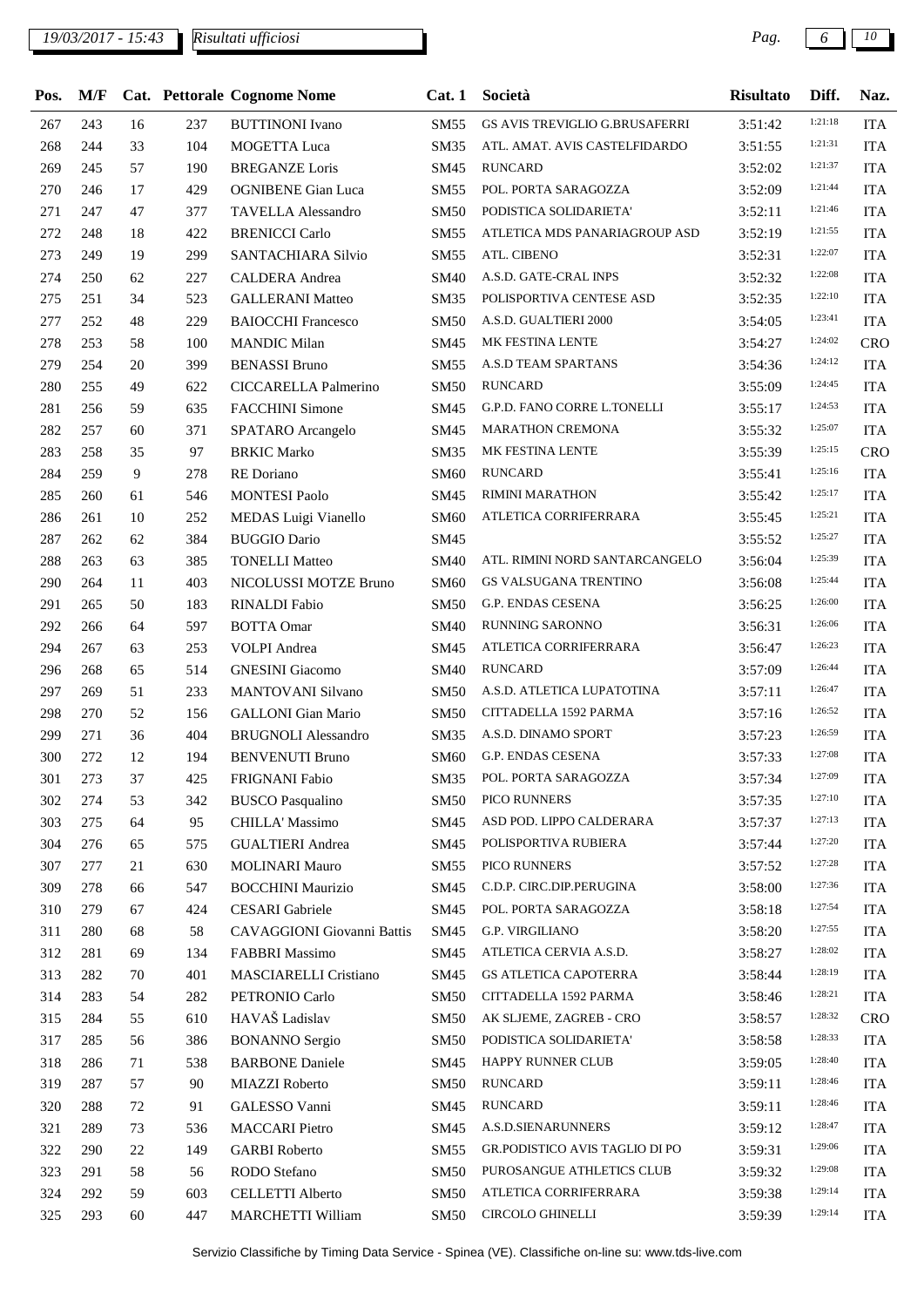| Pos. | M/F |                |     | Cat. Pettorale Cognome Nome | Cat.1       | Società                            | Risultato | Diff.   | Naz.       |
|------|-----|----------------|-----|-----------------------------|-------------|------------------------------------|-----------|---------|------------|
| 326  | 294 | 74             | 65  | PASETTO Italo               | SM45        | G.M. SPORTING CLUB MONDADORI       | 3:59:47   | 1:29:22 | <b>ITA</b> |
| 327  | 295 | 75             | 625 | <b>CHITI Paolo</b>          | SM45        | ASD ATLETICA MELITO BOLOGNA        | 3:59:50   | 1:29:25 | <b>ITA</b> |
| 328  | 296 | 76             | 157 | <b>RIPARI</b> Franco        | SM45        | <b>MARATHON CREMONA</b>            | 3:59:58   | 1:29:34 | <b>ITA</b> |
| 330  | 297 | 23             | 585 | <b>SANSONE Carmine</b>      | <b>SM55</b> | TEAM MARATHON S.S.D.               | 4:00:27   | 1:30:02 | <b>ITA</b> |
| 331  | 298 | 77             | 586 | <b>BOIANO</b> Roberto       | SM45        | A.S.D. MATESE RUNNING              | 4:00:31   | 1:30:06 | <b>ITA</b> |
| 332  | 299 | 24             | 470 | <b>FALCO Mauro</b>          | SM55        | ATLETICA VALPELLICE                | 4:00:51   | 1:30:26 | <b>ITA</b> |
| 334  | 300 | 13             | 150 | PRONESTI Enzo               | SM60        | MARCIATORI MOZZATESI               | 4:01:04   | 1:30:40 | <b>ITA</b> |
| 335  | 301 | 25             | 106 | <b>FRATANTONI Salvatore</b> | SM55        | G.P. CERVESE                       | 4:01:08   | 1:30:44 | <b>ITA</b> |
| 337  | 302 | 26             | 32  | <b>CONFORTI</b> Gianpietro  | SM55        | ATL. REBO GUSSAGO                  | 4:01:54   | 1:31:29 | <b>ITA</b> |
| 338  | 303 | 3              | 250 | <b>DEIANA</b> Mirio         | SM65        | <b>VERONA</b>                      | 4:02:04   | 1:31:39 | <b>ITA</b> |
| 339  | 304 | 61             | 296 | GIOFFRE' Antonino           | <b>SM50</b> | POLISPORTIVA TORRILE               | 4:02:14   | 1:31:49 | <b>ITA</b> |
| 340  | 305 | 62             | 570 | <b>GAUNA</b> Adrian         | <b>SM50</b> | FRIESIAN TEAM                      | 4:02:44   | 1:32:19 | <b>ITA</b> |
| 341  | 306 | 78             | 292 | <b>MARTINI</b> Claudio      | SM45        | <b>RUNCARD</b>                     | 4:02:50   | 1:32:26 | <b>ITA</b> |
| 342  | 307 | 79             | 214 | PARMIGGIANI Valerio         | SM45        | G.P. AVIS SALA BOLOGNESE           | 4:03:22   | 1:32:57 | <b>ITA</b> |
| 344  | 308 | 27             | 350 | CUOCO Giovanni              | SM55        | AMICI DELLO SPORT BRIOSCO-MI       | 4:03:47   | 1:33:22 | <b>ITA</b> |
| 345  | 309 | 28             | 234 | <b>MUZZIOLI</b> Dino        | SM55        | S.G.LA PATRIA 1879 CARPI           | 4:04:29   | 1:34:05 | <b>ITA</b> |
| 346  | 310 | 63             | 564 | <b>DENTI</b> Daniele        | <b>SM50</b> | ATLETICA DELTA                     | 4:05:37   | 1:35:12 | <b>ITA</b> |
| 348  | 311 | 29             | 631 | <b>MASTROMATTEI Franco</b>  | <b>SM55</b> | ASD BIONE TRAILERS TEAM            | 4:06:26   | 1:36:01 | <b>ITA</b> |
| 349  | 312 | 38             | 44  | RAJCEVIC Edo                | SM35        | <b>RUNCARD</b>                     | 4:06:38   | 1:36:13 | <b>CRO</b> |
| 350  | 313 | 80             | 73  | GAZZETTA Fabio              | SM45        | <b>GRUPPO PODISTI MONSELICENSI</b> | 4:07:24   | 1:37:00 | <b>ITA</b> |
| 351  | 314 | 14             | 636 | JAVOR Nedeljko              | SM60        | <b>RUNCARD</b>                     | 4:07:30   | 1:37:06 | CRO        |
| 352  | 315 | 81             | 232 | <b>TALAMI</b> Giacomo       | SM45        | ASD LAVORATORI INTESA SANPAOLO     | 4:08:00   | 1:37:36 | <b>ITA</b> |
| 353  | 316 | 66             | 205 | <b>NISTRI</b> Alessio       | <b>SM40</b> | <b>CLUB SUPER MARATHON ITALIA</b>  | 4:08:14   | 1:37:49 | <b>ITA</b> |
| 356  | 317 | 82             | 441 | MARZOLA Gianpiero           | SM45        | ATLETICA CORRIFERRARA              | 4:08:34   | 1:38:10 | <b>ITA</b> |
| 357  | 318 | 15             | 29  | <b>SALIMBENE</b> Giorgio    | <b>SM60</b> | ATLETICA FIRENZE MARATHON S.S.     | 4:08:44   | 1:38:19 | <b>ITA</b> |
| 358  | 319 | 30             | 638 | <b>FIORELLI Stefano</b>     | <b>SM55</b> | COLLEMAR-ATHON CLUB                | 4:09:06   | 1:38:41 | <b>ITA</b> |
| 359  | 320 | 64             | 307 | <b>IACONO</b> Andrea        | <b>SM50</b> | RUNCARD                            | 4:09:24   | 1:39:00 | <b>ITA</b> |
| 360  | 321 | 31             | 98  | <b>HRNJAK</b> Perica        | SM55        | MK FESTINA LENTE                   | 4:09:34   | 1:39:10 | <b>CRO</b> |
| 361  | 322 | 39             | 398 | MAMMINI Giovanni            | SM35        | <b>RUNCARD</b>                     | 4:09:36   | 1:39:12 | <b>ITA</b> |
| 363  | 323 | 83             | 260 | <b>LOMBARDI</b> Francesco   | SM45        | POL. MAGNA GRAECIA ASD CASSANO     | 4:10:11   | 1:39:47 | <b>ITA</b> |
| 364  | 324 | 65             | 256 | CANAZZA Daniele             |             | SM50 ATLETICA CORRIFERRARA         | 4:10:25   | 1:40:01 | $\rm ITA$  |
| 365  | 325 | 40             | 619 | <b>BARTOLETTI Christian</b> | <b>SM35</b> | <b>GUBBIO RUNNERS</b>              | 4:10:31   | 1:40:06 | <b>ITA</b> |
| 367  | 326 | 67             | 351 | <b>ONGARO</b> Filippo       | <b>SM40</b> | <b>SALCUS</b>                      | 4:10:34   | 1:40:09 | <b>ITA</b> |
| 368  | 327 | 66             | 360 | <b>CONTI Stefano</b>        | <b>SM50</b> | POL. DIL. SANRAFEL                 | 4:10:34   | 1:40:10 | <b>ITA</b> |
| 371  | 328 | 67             | 389 | <b>BACCINI</b> Luca         | <b>SM50</b> | POD. MISERICORDIA AGLIANESE 19     | 4:10:39   | 1:40:14 | <b>ITA</b> |
| 372  | 329 | 68             | 388 | <b>BURANI Marco</b>         | <b>SM40</b> | POD. MISERICORDIA AGLIANESE 19     | 4:10:39   | 1:40:15 | <b>ITA</b> |
| 374  | 330 | 84             | 561 | <b>HALY Marcus</b>          | SM45        | RAVENNA RUNNERS CLUB ASD           | 4:10:51   | 1:40:27 | <b>ITA</b> |
| 375  | 331 | 69             | 57  | <b>VALBONESI Marco</b>      | <b>SM40</b> | CORRI FORREST ASSOCIAZIONE SPO     | 4:11:22   | 1:40:58 | <b>ITA</b> |
| 380  | 332 | 70             | 632 | MINGANTI Lorenzo            | SM40        | AMICA ASD - I SSSIAN               | 4:12:27   | 1:42:02 | <b>ITA</b> |
| 381  | 333 | 71             | 80  | <b>MANNA</b> Luca           | <b>SM40</b> | PODISTICA SOLIDARIETA'             | 4:12:39   | 1:42:15 | <b>ITA</b> |
| 382  | 334 | 85             | 444 | RICCITELLI Enrico           | SM45        | ATLETICA CORRIFERRARA              | 4:13:12   | 1:42:48 | <b>ITA</b> |
| 383  | 335 | $\mathbf{1}$   | 289 | <b>RESCH Manfred</b>        | N/D         |                                    | 4:13:14   | 1:42:49 | <b>AUT</b> |
|      |     |                |     |                             |             | POLISPORTIVA ROSSETTA              |           | 1:42:56 |            |
| 384  | 336 | 72             | 505 | ZAGANELLI Enea              | <b>SM40</b> | ASD POD. LIPPO CALDERARA           | 4:13:20   | 1:43:18 | <b>ITA</b> |
| 385  | 337 | 68             | 476 | <b>BEVILACQUA Andrea</b>    | <b>SM50</b> |                                    | 4:13:42   | 1:43:32 | <b>ITA</b> |
| 386  | 338 | 86             | 166 | FERRI Claudio               | SM45        | G.P. AVIS POL. MALAVICINA          | 4:13:56   | 1:43:48 | <b>ITA</b> |
| 388  | 339 | 32             | 433 | FENU Giuseppe               | SM55        | <b>RUNCARD</b>                     | 4:14:12   | 1:43:52 | <b>ITA</b> |
| 389  | 340 | 73             | 272 | <b>BAGLI</b> Andrea         | <b>SM40</b> | A.S.D. MISANO PODISMO              | 4:14:16   | 1:43:52 | <b>ITA</b> |
| 390  | 341 | 74             | 271 | SENSOLI Gianluca            | <b>SM40</b> | A.S.D. MISANO PODISMO              | 4:14:17   |         | <b>ITA</b> |
| 391  | 342 | 75             | 55  | <b>CERETTI</b> Andrea       | <b>SM40</b> | MARCIATORI SAN GIORGIO             | 4:14:17   | 1:43:53 | <b>ITA</b> |
| 392  | 343 | 33             | 78  | <b>GALLERANI</b> Diego      | SM55        | <b>RUNCARD</b>                     | 4:14:20   | 1:43:56 | <b>ITA</b> |
| 393  | 344 | $\overline{4}$ | 286 | <b>MARTINI</b> Giovanni     | SM65        | RICCIONE CORRE                     | 4:15:00   | 1:44:35 | <b>ITA</b> |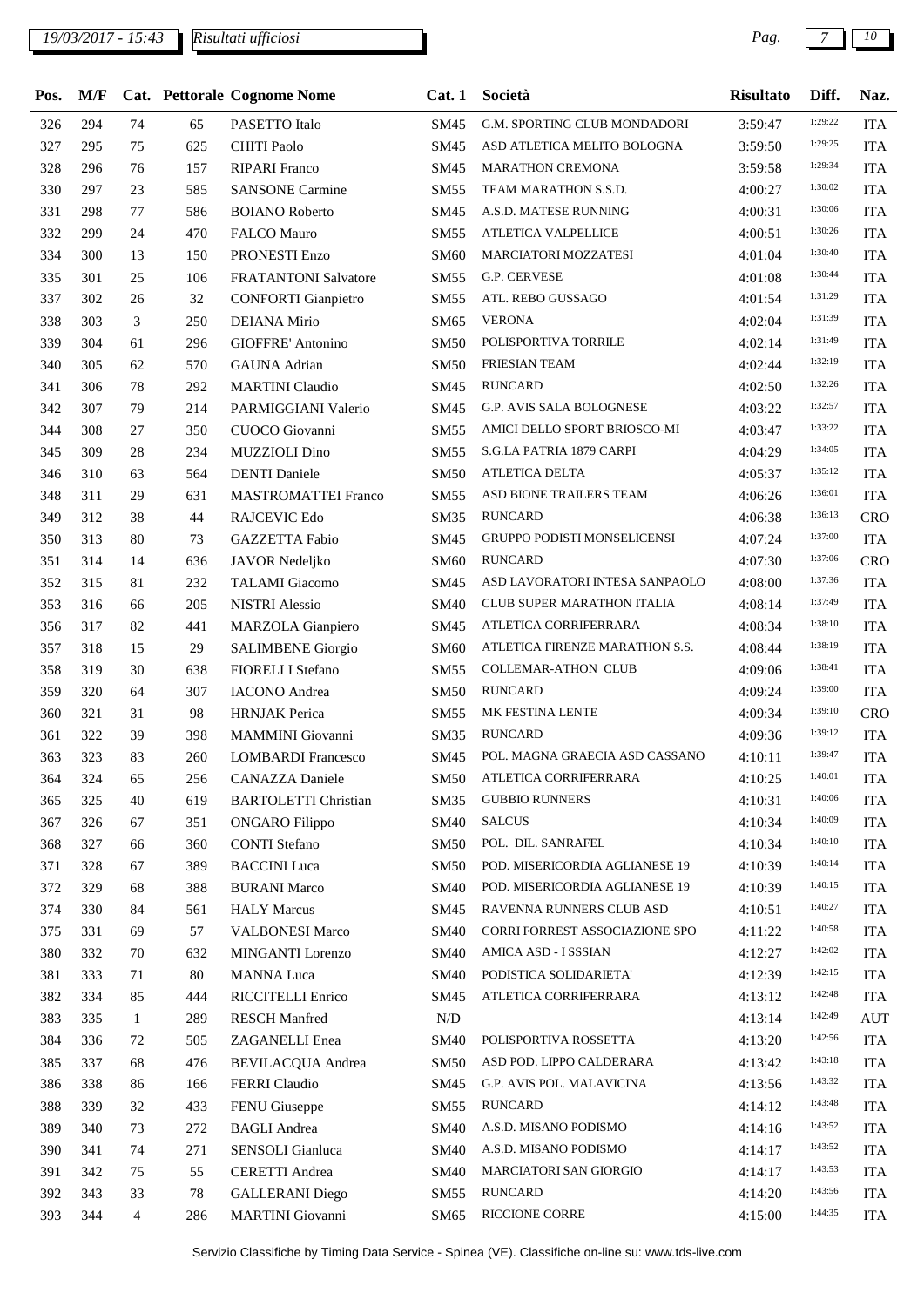## *19/03/2017 - 15:43 Pag. 8 10*

| Pos. | M/F |    |     | Cat. Pettorale Cognome Nome | Cat.1       | Società                         | <b>Risultato</b> | Diff.   | Naz.         |
|------|-----|----|-----|-----------------------------|-------------|---------------------------------|------------------|---------|--------------|
| 395  | 345 | 16 | 355 | <b>CORINI Roberto</b>       | SM60        | ASD TEAM GRANAROLO              | 4:16:00          | 1:45:35 | <b>ITA</b>   |
| 396  | 346 | 76 | 464 | <b>MELCHIORRE Ivano</b>     | <b>SM40</b> | POL. PORTA SARAGOZZA            | 4:16:34          | 1:46:10 | <b>ITA</b>   |
| 398  | 347 | 87 | 184 | <b>GRAZIANI</b> Michele     | SM45        | <b>RUNCARD</b>                  | 4:16:56          | 1:46:31 | <b>ITA</b>   |
| 400  | 348 | 41 | 147 | FALSETTI Fabio              | <b>SM35</b> | <b>RUNCARD</b>                  | 4:17:05          | 1:46:40 | <b>ITA</b>   |
| 402  | 349 | 77 | 136 | <b>SOLDA' Marco</b>         | <b>SM40</b> | LIBERI PODISTI PONTECCHIO       | 4:17:23          | 1:46:59 | <b>ITA</b>   |
| 403  | 350 | 78 | 474 | MAZZILLI Andrea             | <b>SM40</b> | RUN SPINEA RUN A.S.D.           | 4:17:23          | 1:46:59 | <b>ITA</b>   |
| 404  | 351 | 79 | 501 | RENDANO Massimiliano        | <b>SM40</b> | PASSO CAPPONI ASD               | 4:17:27          | 1:47:02 | <b>ITA</b>   |
| 405  | 352 | 88 | 516 | MONTAGNANA Fabrizio         | SM45        | PASSO CAPPONI ASD               | 4:17:27          | 1:47:03 | <b>ITA</b>   |
| 406  | 353 | 69 | 542 | <b>SOAVE Claudio</b>        | <b>SM50</b> | ASD POD. LIPPO CALDERARA        | 4:17:34          | 1:47:10 | <b>ITA</b>   |
| 407  | 354 | 22 | 540 | DAL CORSO Alberto           | ${\bf SM}$  | SPAK4 PADOVA                    | 4:17:42          | 1:47:18 | <b>ITA</b>   |
| 408  | 355 | 34 | 211 | <b>REALI Paolo</b>          | <b>SM55</b> | PODISTICA SOLIDARIETA'          | 4:17:54          | 1:47:29 | <b>ITA</b>   |
| 409  | 356 | 5  | 531 | <b>GROTTO Antonio</b>       | SM65        | TEAM ITALIA ROAD RUNNERS        | 4:18:01          | 1:47:37 | <b>ITA</b>   |
| 411  | 357 | 89 | 439 | <b>CARIANI</b> Daniele      | SM45        | ATLETICA CORRIFERRARA           | 4:18:15          | 1:47:50 | <b>ITA</b>   |
| 412  | 358 | 70 | 449 | FERLITO Natale Antonio      | <b>SM50</b> | ATLETICA SCIUTO                 | 4:18:32          | 1:48:07 | <b>ITA</b>   |
| 414  | 359 | 90 | 243 | <b>ASCARI</b> Lorenzo       | SM45        | POD. FINALE EMILIA              | 4:18:56          | 1:48:32 | <b>ITA</b>   |
| 415  | 360 | 71 | 373 | <b>AVETTA Gianmario</b>     | <b>SM50</b> | A.S.D. OLIMPIA RUNNERS          | 4:18:59          | 1:48:34 | <b>ITA</b>   |
| 416  | 361 | 35 | 60  | <b>CHARLES Paul</b>         | <b>SM55</b> | PEGASUS R.C.                    | 4:19:06          | 1:48:42 | <b>WAL</b>   |
| 417  | 362 | 72 | 435 | <b>BUCCELLI Moreno</b>      | <b>SM50</b> | <b>RUNCARD</b>                  | 4:19:32          | 1:49:07 | <b>ITA</b>   |
| 418  | 363 | 73 | 437 | <b>BORGIANI</b> Andrea      | <b>SM50</b> | <b>RUNCARD</b>                  | 4:19:42          | 1:49:18 | <b>ITA</b>   |
| 419  | 364 | 91 | 633 | <b>TASSINI</b> Luigi        | SM45        | <b>RUNCARD</b>                  | 4:20:00          | 1:49:35 | <b>ITA</b>   |
| 420  | 365 | 36 | 210 | <b>BALDINI</b> Carlo        | SM55        | A.S.D. RISUBBIANI 2008          | 4:20:02          | 1:49:37 | <b>ITA</b>   |
| 421  | 366 | 42 | 276 | <b>BERNARDI</b> Davide      | <b>SM35</b> | <b>RUNCARD</b>                  | 4:20:17          | 1:49:52 | <b>ITA</b>   |
| 422  | 367 | 92 | 616 | <b>BIGI</b> Manuele         | SM45        | <b>RUNCARD</b>                  | 4:20:20          | 1:49:56 | <b>ITA</b>   |
| 423  | 368 | 93 | 215 | <b>FERRUCCI Francesco</b>   | SM45        | ASD MARATHON CLUB PISA          | 4:20:22          | 1:49:57 | <b>ITA</b>   |
| 424  | 369 | 74 | 30  | <b>BARON</b> Nicola         | <b>SM50</b> | <b>RUNCARD</b>                  | 4:20:30          | 1:50:06 | <b>ITA</b>   |
| 425  | 370 | 80 | 612 | KOVAČEVIĆ Mihael            | <b>SM40</b> | AK MEĐIMURJE, ČAKOVEC - CRO     | 4:21:29          | 1:51:04 | CRO          |
| 426  | 371 | 75 | 594 | CISLAGHI Angelo             | <b>SM50</b> | ATL. SAN MARCO U.S. ACLI        | 4:22:01          | 1:51:36 | <b>ITA</b>   |
| 427  | 372 | 76 | 468 | PAGAN Massimo               | <b>SM50</b> | <b>BOOMERANG RUNNERS</b>        | 4:22:31          | 1:52:06 | <b>ITA</b>   |
| 429  | 373 | 37 | 242 | <b>BIAZZI</b> Andrea        | <b>SM55</b> | G.P. CASALESE                   | 4:23:13          | 1:52:49 | <b>ITA</b>   |
| 430  | 374 | 81 | 64  | <b>CERVESATO Christian</b>  | SM40        | PODISTI CORDENONS               | 4:23:14          | 1:52:50 | <b>ITA</b>   |
| 431  | 375 | 77 | 513 | <b>GROSS Richard</b>        |             | SM50 HAPPY RUNNER CLUB          | 4:23:14          | 1:52:50 | $_{\rm ITA}$ |
| 432  | 376 | 23 | 607 | MALAVASI Mauro              | SM          | 3,30 KM ROAD & TRAIL RUNNING T  | 4:23:58          | 1:53:33 | <b>ITA</b>   |
| 433  | 377 | 78 | 218 | <b>GAMBAIANI Mauro</b>      | <b>SM50</b> | PICO RUNNERS                    | 4:23:58          | 1:53:33 | <b>ITA</b>   |
| 434  | 378 | 38 | 591 | NICOLINI Gabriele           | SM55        | <b>RUNCARD</b>                  | 4:24:10          | 1:53:46 | <b>ITA</b>   |
| 435  | 379 | 82 | 74  | <b>JOJA</b> Dragan          | <b>SM40</b> | MK FESTINA LENTE                | 4:25:07          | 1:54:43 | <b>CRO</b>   |
| 438  | 380 | 79 | 110 | <b>ANDREOTTI Massimo</b>    | <b>SM50</b> |                                 | 4:26:26          | 1:56:01 | <b>ITA</b>   |
| 440  | 381 | 17 | 609 | <b>EVACIC</b> Juraj         | <b>SM60</b> | AK KOPRIVNICA - KOPRIVNICA -CRO | 4:27:24          | 1:57:00 | CRO          |
| 441  | 382 | 80 | 472 | <b>ACCORDINI</b> Angelo     | <b>SM50</b> | G.P. ROMANI BIONDANI            | 4:27:29          | 1:57:05 | <b>ITA</b>   |
| 444  | 383 | 83 | 327 | FAGOTTO Massimiliano        | <b>SM40</b> | LATIN MARATHON LOVERS           | 4:27:55          | 1:57:30 | <b>ITA</b>   |
| 446  | 384 | 43 | 634 | <b>MERCATO</b> Antonio      | SM35        | A.S.D. MISANO PODISMO           | 4:28:12          | 1:57:47 | <b>ITA</b>   |
| 447  | 385 | 81 | 545 | SPADA Alessandro            | <b>SM50</b> | PFIZER ITALIA RUNNING TEAM      | 4:28:14          | 1:57:49 | <b>ITA</b>   |
| 448  | 386 | 82 | 402 | SARAGONI Massimo            | <b>SM50</b> | 9,92 RUNNING ASD                | 4:28:33          | 1:58:09 | <b>ITA</b>   |
| 449  | 387 | 18 | 587 | LO BIANCO Carmine           | <b>SM60</b> | <b>RUNCARD</b>                  | 4:28:43          | 1:58:19 | <b>ITA</b>   |
| 450  | 388 | 83 | 589 | LEITA Andrea                | <b>SM50</b> | PODISMO BUTTRIO                 | 4:28:44          | 1:58:20 | <b>ITA</b>   |
| 454  | 389 | 94 | 352 | SFRISO Andrea               | SM45        | <b>SALCUS</b>                   | 4:30:20          | 1:59:55 | <b>ITA</b>   |
| 455  | 390 | 39 | 335 | <b>ONORATI Aldo</b>         | SM55        | NUOVA PODISTICA LATINA          | 4:30:20          | 1:59:56 | <b>ITA</b>   |
| 456  | 391 | 84 | 265 | LEOPARDI BARRA Antonio      | <b>SM50</b> | <b>BARLETTA SPORTIVA</b>        | 4:30:44          | 2:00:19 | <b>ITA</b>   |
| 457  | 392 | 85 | 640 | ROSSI Paolo                 | <b>SM50</b> | POL. OLIMPIA VIGNOLA            | 4:30:47          | 2:00:22 | <b>ITA</b>   |
| 458  | 393 | 86 | 302 | <b>JAOUICH Georg</b>        | SM50        | $\ldots$                        | 4:32:21          | 2:01:57 | SUI          |
| 459  | 394 | 44 | 324 | <b>GILLI</b> Rinaldo        | <b>SM35</b> | ASD POD. LIPPO CALDERARA        | 4:32:27          | 2:02:03 | <b>ITA</b>   |
| 461  | 395 | 40 | 391 | STRADA Antonio              | SM55        | <b>RUNCARD</b>                  | 4:32:54          | 2:02:30 | <b>ITA</b>   |
|      |     |    |     |                             |             |                                 |                  |         |              |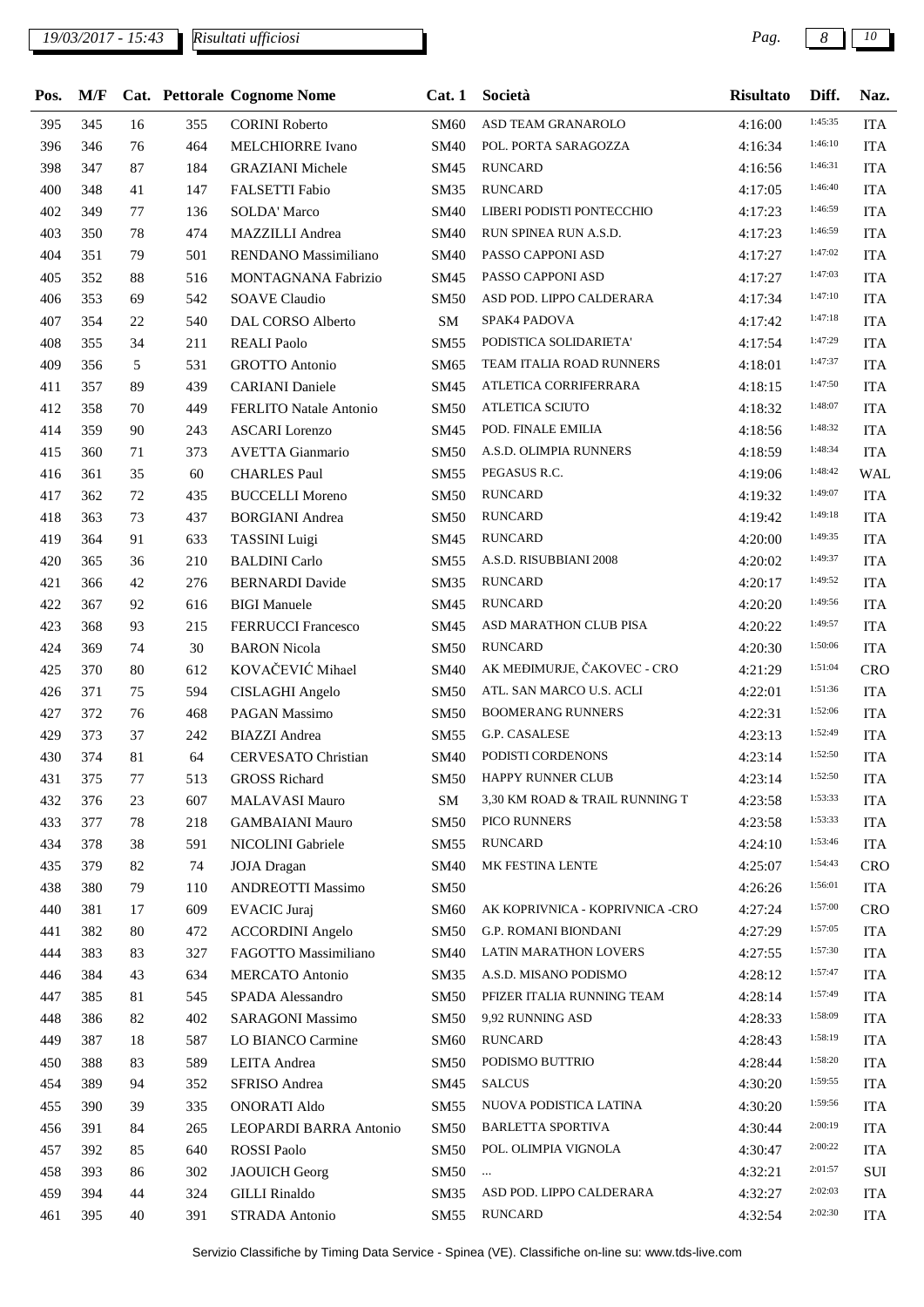| Pos. | M/F |                |     | Cat. Pettorale Cognome Nome | Cat. 1      | Società                        | <b>Risultato</b> | Diff.   | Naz.       |
|------|-----|----------------|-----|-----------------------------|-------------|--------------------------------|------------------|---------|------------|
| 462  | 396 | 6              | 356 | <b>TASSINARI Massimo</b>    | SM65        | GS AVIS TREVIGLIO G.BRUSAFERRI | 4:33:29          | 2:03:04 | <b>ITA</b> |
| 463  | 397 | 19             | 525 | <b>SCARPANTE Stefano</b>    | SM60        | ASD TEAM GRANAROLO             | 4:33:50          | 2:03:26 | <b>ITA</b> |
| 464  | 398 | 24             | 532 | <b>DEMIRCHI</b> Gafar       | ${\bf SM}$  | <b>RUNCARD</b>                 | 4:34:08          | 2:03:44 | <b>AZE</b> |
| 466  | 399 | 95             | 167 | DE NICOLO Nicola            | SM45        | <b>BARLETTA SPORTIVA</b>       | 4:34:19          | 2:03:54 | <b>ITA</b> |
| 467  | 400 | 96             | 99  | <b>LATIN Krste</b>          | SM45        | MK FESTINA LENTE               | 4:34:46          | 2:04:21 | <b>CRO</b> |
| 468  | 401 | 87             | 112 | <b>IVANDIC</b> Ivica        | <b>SM50</b> | MK FESTINA LENTE               | 4:34:46          | 2:04:22 | <b>CRO</b> |
| 469  | 402 | 25             | 48  | <b>ROSSI</b> Alessandro     | ${\bf SM}$  | <b>RUNCARD</b>                 | 4:34:47          | 2:04:23 | <b>ITA</b> |
| 471  | 403 | 7              | 187 | <b>MAMMARELLA Cesare</b>    | SM65        | <b>RUNCARD</b>                 | 4:36:01          | 2:05:36 | <b>ITA</b> |
| 472  | 404 | 26             | 553 | <b>DOBORI</b> Nicholas      | ${\bf SM}$  | ATLETICA SIDERMEC - VITALI     | 4:36:12          | 2:05:47 | <b>ITA</b> |
| 473  | 405 | 97             | 370 | PAGLIONE Enzo               | SM45        | <b>RUNCARD</b>                 | 4:36:54          | 2:06:30 | <b>ITA</b> |
| 475  | 406 | 98             | 606 | <b>CECCOTTI Paolo</b>       | SM45        | ASD RISORTI BUONCONVENTO       | 4:37:11          | 2:06:47 | <b>ITA</b> |
| 476  | 407 | 84             | 213 | PIAZZA Michele              | <b>SM40</b> | <b>RUNCARD</b>                 | 4:37:19          | 2:06:54 | <b>ITA</b> |
| 477  | 408 | 41             | 212 | <b>CAVAZZOLI Franco</b>     | SM55        | <b>G.P. ARCI GOODWIN</b>       | 4:37:40          | 2:07:15 | <b>ITA</b> |
| 479  | 409 | 88             | 560 | LOTTI Massimiliano          | <b>SM50</b> | RAVENNA RUNNERS CLUB ASD       | 4:38:22          | 2:07:57 | <b>ITA</b> |
| 480  | 410 | 99             | 189 | <b>ANTOGNONI Paolo</b>      | SM45        | PODISTICA AVIS DERUTA          | 4:38:26          | 2:08:01 | <b>ITA</b> |
| 481  | 411 | 89             | 76  | PIFFANELLI Davide           | <b>SM50</b> | <b>RUNCARD</b>                 | 4:38:40          | 2:08:15 | <b>ITA</b> |
| 482  | 412 | 90             | 284 | DE PADOVA Concetto          | <b>SM50</b> | ATLETICA CORRIFERRARA          | 4:38:46          | 2:08:22 | <b>ITA</b> |
| 483  | 413 | 45             | 323 | PASTRELLO Walter            | <b>SM35</b> | <b>RUNCARD</b>                 | 4:38:48          | 2:08:23 | <b>ITA</b> |
| 484  | 414 | 100            | 419 | <b>BAGAROLO Flavio</b>      | SM45        | <b>ASD ACTIVE</b>              | 4:38:48          | 2:08:24 | <b>ITA</b> |
| 485  | 415 | 101            | 528 | <b>COMASTRI Raoul</b>       | SM45        | PODISTICA PONTELUNGO BOLOGNA   | 4:38:49          | 2:08:24 | <b>ITA</b> |
| 486  | 416 | 102            | 527 | <b>BARBIERI</b> Gianmatteo  | SM45        | PERSICETANA PODISTICA          | 4:38:49          | 2:08:24 | <b>ITA</b> |
| 490  | 417 | 42             | 567 | <b>KUMARAKU Kristaq</b>     | <b>SM55</b> | ATL. CIBENO                    | 4:41:00          | 2:10:35 | <b>ITA</b> |
| 491  | 418 | $\overline{c}$ | 453 | <b>LONGONI Emilio</b>       | <b>SM70</b> | G.S. AVIS - SEREGNO            | 4:41:06          | 2:10:42 | <b>ITA</b> |
| 494  | 419 | 85             | 520 | <b>FARAONE</b> Martino      | SM40        | <b>RUNCARD</b>                 | 4:42:20          | 2:11:55 | <b>ITA</b> |
| 495  | 420 | 8              | 576 | <b>MALAVASI Paolo</b>       | SM65        | 3,30 KM ROAD & TRAIL RUNNING T | 4:42:32          | 2:12:07 | <b>ITA</b> |
| 498  | 421 | 20             | 415 | <b>BROCCOLO Vincenzo</b>    | <b>SM60</b> | A.S.D. JOLLY MOTORS            | 4:43:29          | 2:13:04 | <b>ITA</b> |
| 499  | 422 | 21             | 461 | STRUPPA Filippo             | <b>SM60</b> | A.S. DILETT. POL. MARSALA DOC  | 4:43:33          | 2:13:09 | <b>ITA</b> |
| 502  | 423 | 22             | 417 | <b>BORIOSI</b> Gualtiero    | SM60        | <b>ACAR UNICREDIT</b>          | 4:44:17          | 2:13:52 | <b>ITA</b> |
| 503  | 424 | 43             | 623 | FRENGUELLOTTI Mauro         | SM55        | <b>GUBBIO RUNNERS</b>          | 4:44:31          | 2:14:07 | <b>ITA</b> |
| 505  | 425 | 91             | 209 | <b>MORSELLI Claudio</b>     | <b>SM50</b> | PICO RUNNERS                   | 4:46:25          | 2:16:01 | <b>ITA</b> |
| 506  | 426 | 3              | 268 | ZERBINATI Libero            | SM70        | PICO RUNNERS                   | 4:46:26          | 2:16:01 | <b>ITA</b> |
| 507  | 427 | 44             | 552 | <b>BISI</b> Mario           | SM55        | <b>UISP REGGIO EMILIA</b>      | 4:46:27          | 2:16:03 | <b>ITA</b> |
| 509  | 428 | 23             | 188 | DI LUZIO Antonio            | <b>SM60</b> | <b>RUNCARD</b>                 | 4:46:57          | 2:16:33 | <b>ITA</b> |
| 510  | 429 | 9              | 473 | PLONER Luigi                | SM65        | PIETRO MICCA BIELLA            | 4:47:00          | 2:16:35 | <b>ITA</b> |
| 511  | 430 | 27             | 314 | <b>PLONER Pietro</b>        | ${\bf SM}$  | PIETRO MICCA BIELLA            | 4:47:00          | 2:16:35 | <b>ITA</b> |
| 512  | 431 | 46             | 481 | FAIELLA Matteo Luigi        | SM35        | URBAN RUNNERS                  | 4:47:30          | 2:17:05 | <b>ITA</b> |
| 513  | 432 | 86             | 480 | <b>BANNO'</b> Giuseppe      | <b>SM40</b> | MISANO PODISMO                 | 4:47:30          | 2:17:05 | <b>ITA</b> |
| 515  | 433 | 103            | 478 | <b>SAPONI Simone</b>        | SM45        | RIMINI MARATHON                | 4:47:30          | 2:17:06 | <b>ITA</b> |
| 516  | 434 | 47             | 484 | <b>GUIDI</b> Andrea         | SM35        | 9,92 RUNNING ASD               | 4:47:31          | 2:17:07 | <b>ITA</b> |
| 517  | 435 | 48             | 490 | <b>INFANTE Giuseppe</b>     | SM35        | URBAN RUNNERS                  | 4:47:32          | 2:17:07 | <b>ITA</b> |
| 518  | 436 | 92             | 479 | <b>MIGANI Mirco</b>         | <b>SM50</b> | MIRAMARE RUNNER                | 4:47:32          | 2:17:07 | <b>ITA</b> |
| 520  | 437 | 49             | 491 | <b>CASADEI</b> Maurizio     | SM35        | OLIMPIA NUOVA RUNNING A.S.D.   | 4:47:34          | 2:17:09 | <b>ITA</b> |
| 521  | 438 | 93             | 477 | PINNA Antioco Luigi         | <b>SM50</b> | RIMINI MARATHON                | 4:47:34          | 2:17:10 | <b>ITA</b> |
| 522  | 439 | 104            | 486 | PAGLIARANI Massimiliano     | SM45        | RIMINI MARATHON                | 4:47:34          | 2:17:10 | <b>ITA</b> |
| 523  | 440 | 94             | 489 | SARGOLINI Amedeo            | <b>SM50</b> | ASS. POL. SCANDIANESE          | 4:47:35          | 2:17:10 | <b>ITA</b> |
| 524  | 441 | 87             | 485 | SACANNA Massimo             | SM40        | <b>RIMINI MARATHON</b>         | 4:47:35          | 2:17:11 | <b>ITA</b> |
| 525  | 442 | 88             | 487 | <b>GAMBINI</b> Federico     | <b>SM40</b> | RIMINI MARATHON                | 4:47:36          | 2:17:12 | <b>ITA</b> |
| 527  | 443 | 105            | 35  | SAVIELLO Paolo              | SM45        | YOUNG RUNNING                  | 4:50:10          | 2:19:46 | <b>ITA</b> |
| 528  | 444 | 24             | 207 | MOSCARDINI William          | <b>SM60</b> | UISP REGGIO EMILIA             | 4:51:20          | 2:20:56 | <b>ITA</b> |
| 529  | 445 | 50             | 317 | DIDONNA Angelo              | SM35        | ATLETICA MDS PANARIAGROUP ASD  | 4:53:07          | 2:22:42 | <b>ITA</b> |
| 530  | 446 | 51             | 84  | <b>ANDERSON Scott</b>       | SM35        | <b>RUNCARD</b>                 | 4:53:28          | 2:23:04 | <b>GBR</b> |
|      |     |                |     |                             |             |                                |                  |         |            |